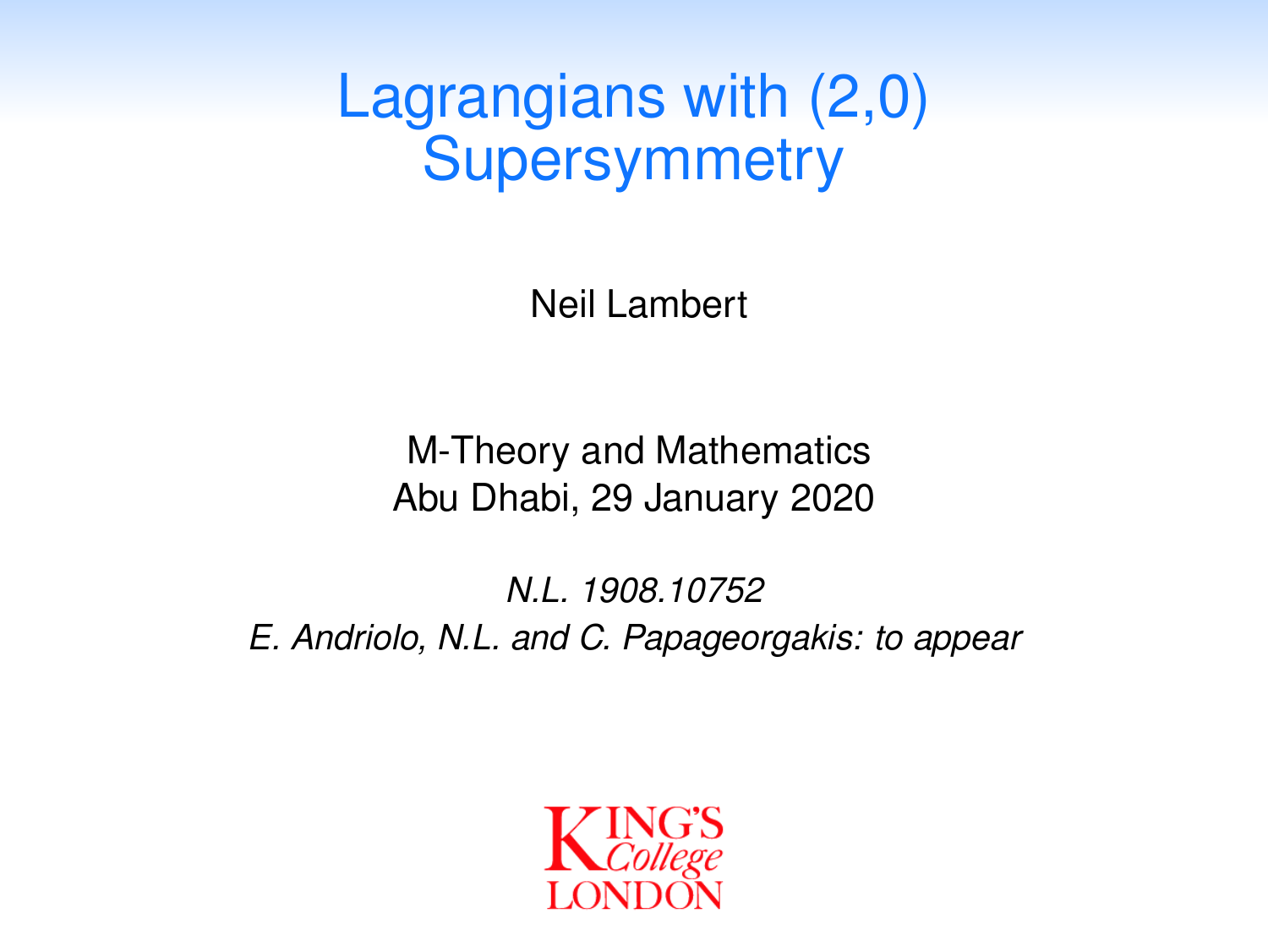# **Outline**

#### *•* Introduction

- *•* An Abelian 6D action with (2,0) Supersymmetry
	- *•* Geometrical properties
	- *•* Hamiltonian
	- *•* Sources
	- *•* Supersymmetry
	- *•* Reduction on a circle
	- *•* Reduction on a Riemann Surface
- *•* A non-Abelian Action with (2,0) Supersymmetry
- *•* Conclusions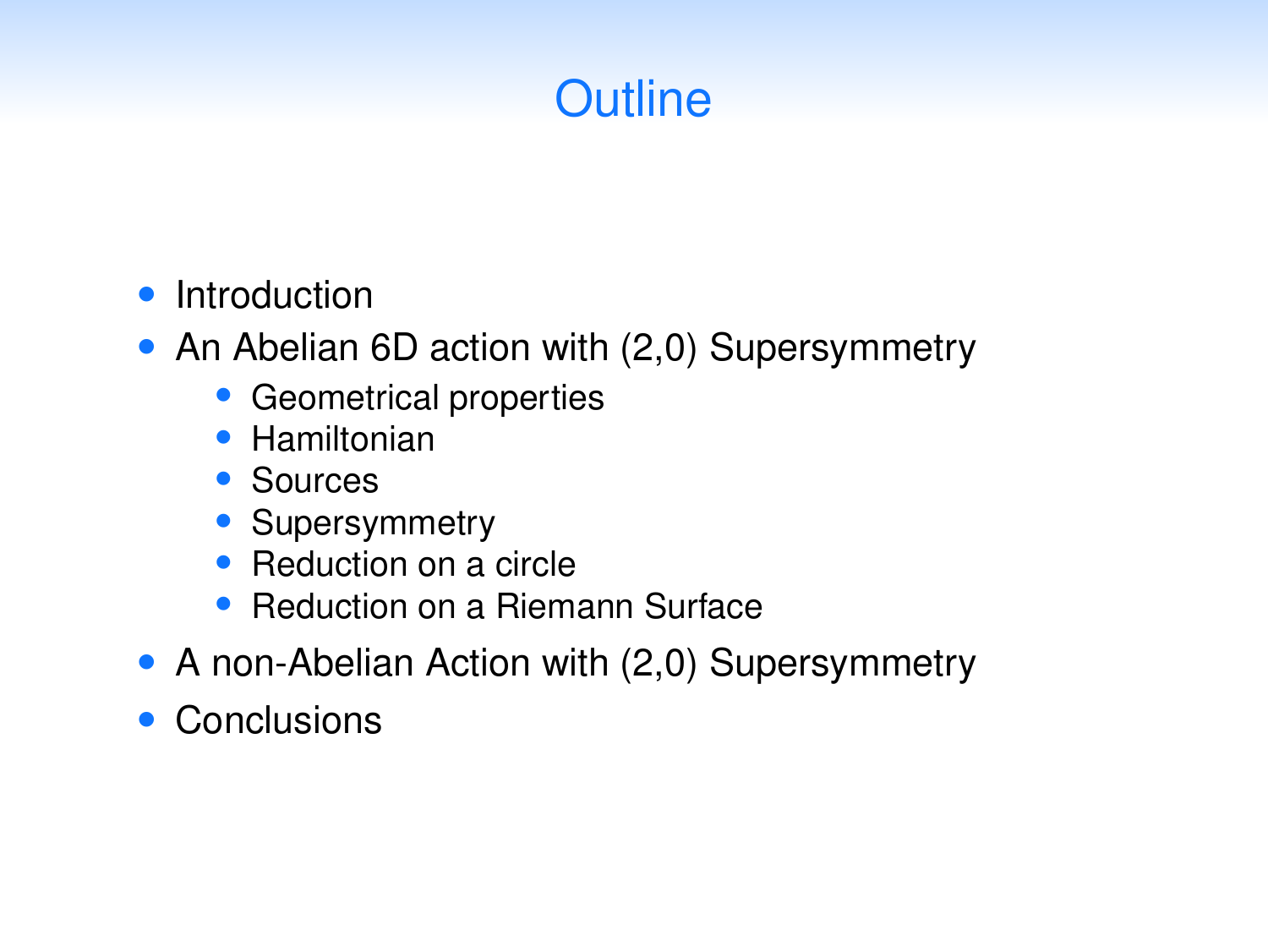# **Introduction**

Understanding M5-branes is a major challenge. It is a defining issue in M-Theory and it is important for QFT more generally.

We don't expect to have a traditional Lagrangian description:

- Modular anomalies = violation of diffeomorphism
- *•* 'Tachikawa' test (twisted compactification of *SU*(2*n*) theory leads to  $SO(2n+1)$ )
- No marginal deformations or even discrete limiting theories
- Reduction to 5D gives  $q^2 \propto R$  not  $q^2 \propto 1/R$
- *•* No family of interacting renormalizable Lagrangians with Energy bounded from below.
- *•* Difficulties with self-duality of the three-form and two-form gauge theory

But we are here because we like a challenge (or are stubborn)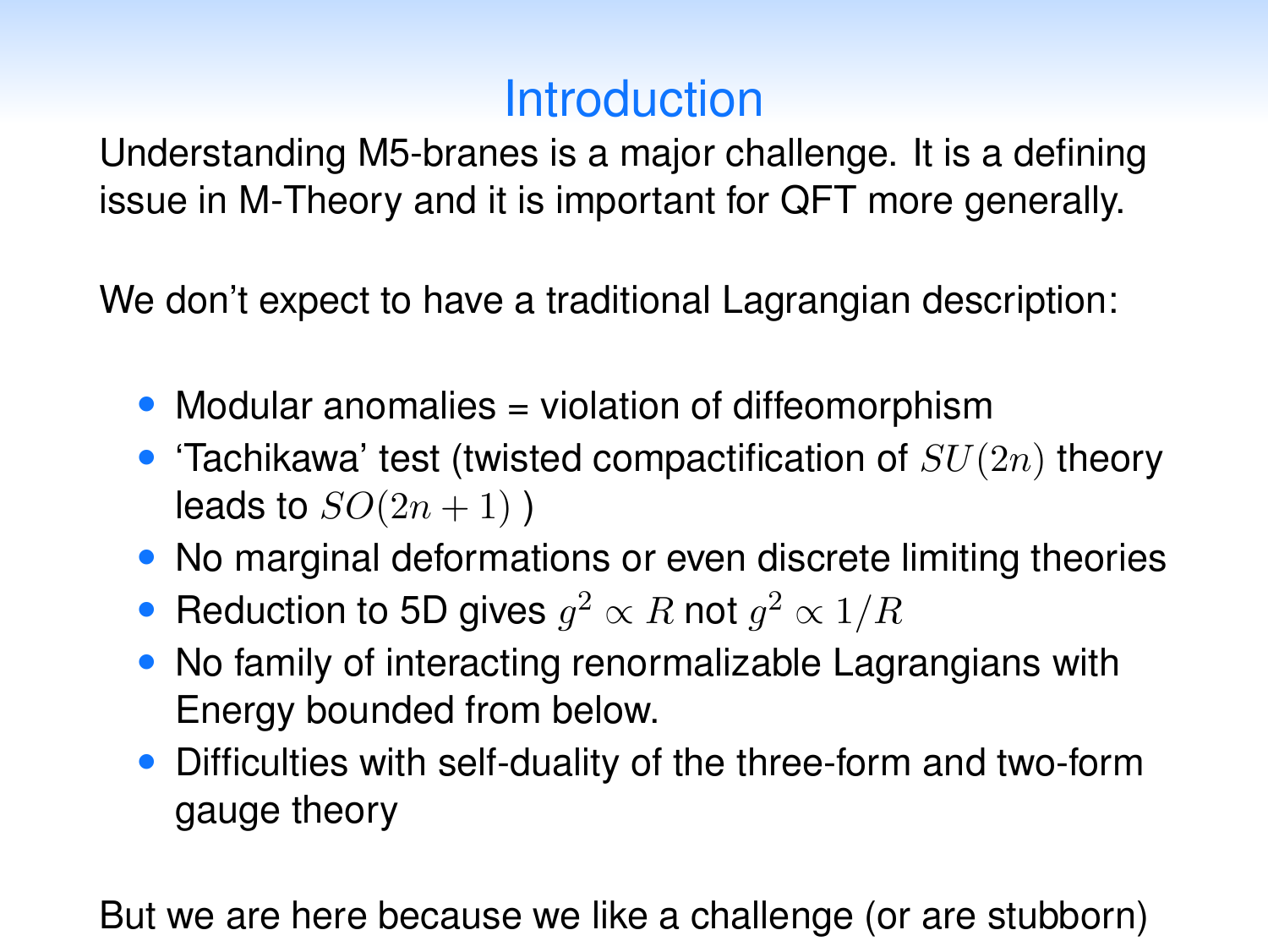On the other hand without some kind of Lagrangian or Hamiltonian construction it is difficult to see how to find a workable formulation of the (2*,* 0) theory or understand its robust relations to lower dimensional gauge theories.

Several proposals involve Lagrangians/Hamiltonians *e.g.*:

- *•* DLCQ based on Instanton Quantum Mechanics
- Deconstruction based on 4D  $\mathcal{N}=2$  SCFT Lagrangians
- *•* 5D super-Yang-Mills as (2*,* 0) on *S*<sup>1</sup> of any radius.
- *•* Various novel Lagrangians in 5D and/or 6D *e.g.* [Saemann's talk]

Maybe we have to learn how to piece these together to get a complete picture.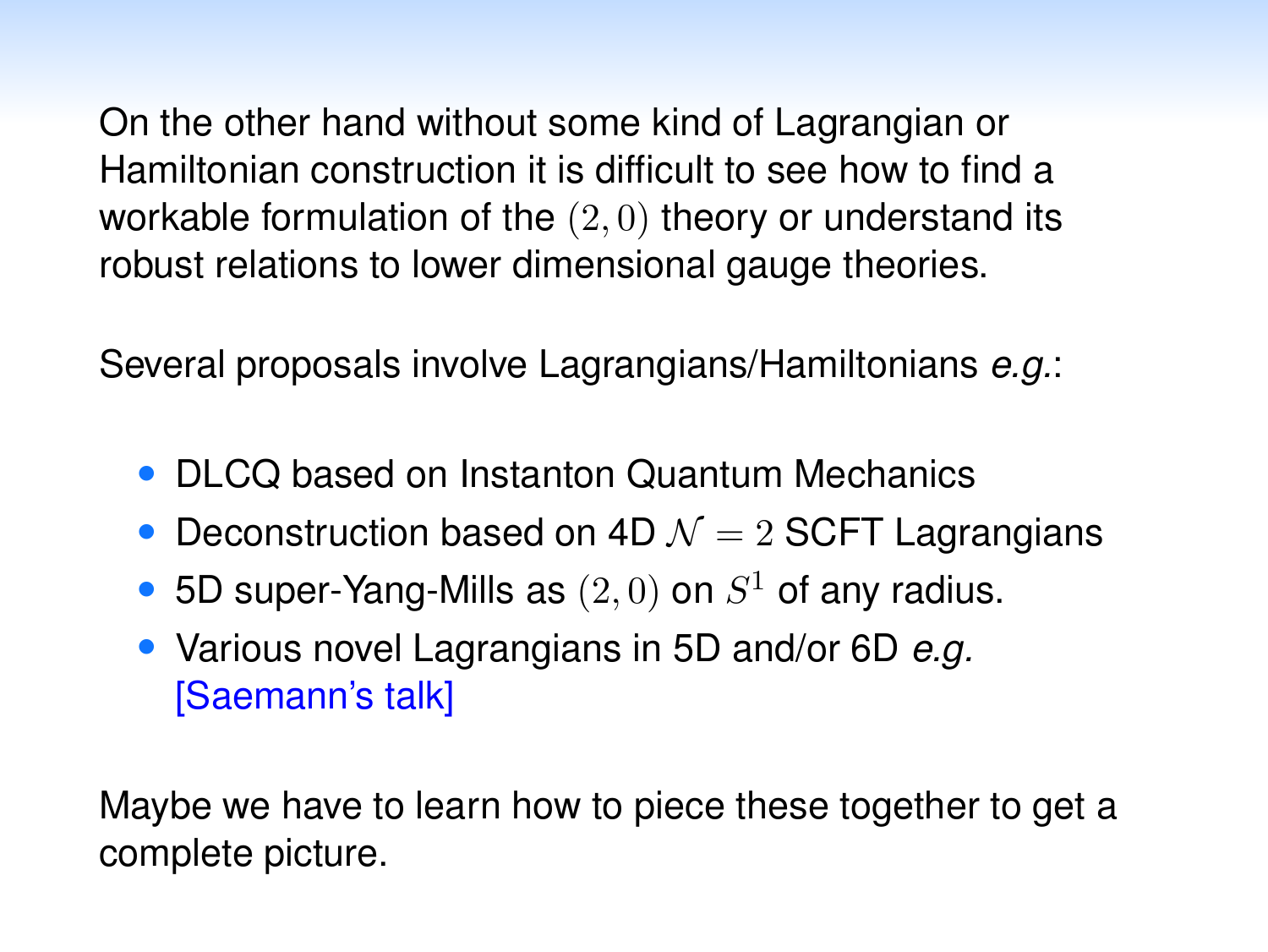In this talk we will construct Lagrangians in six-dimensions with (2*,* 0) supersymmetry.

A recent general approach due to Sen offers a new window to self-duality and diffeomorphims which we will look through.

We will largely put aside all the no-go statements above and see how far we get. If only to test the boundaries. As with M2-branes one may hope that two M5-branes are more amenable than three or more ('Tachikawa Test').

The hope is that we will find interesting things and novel mathematics that are relevant to M-theory.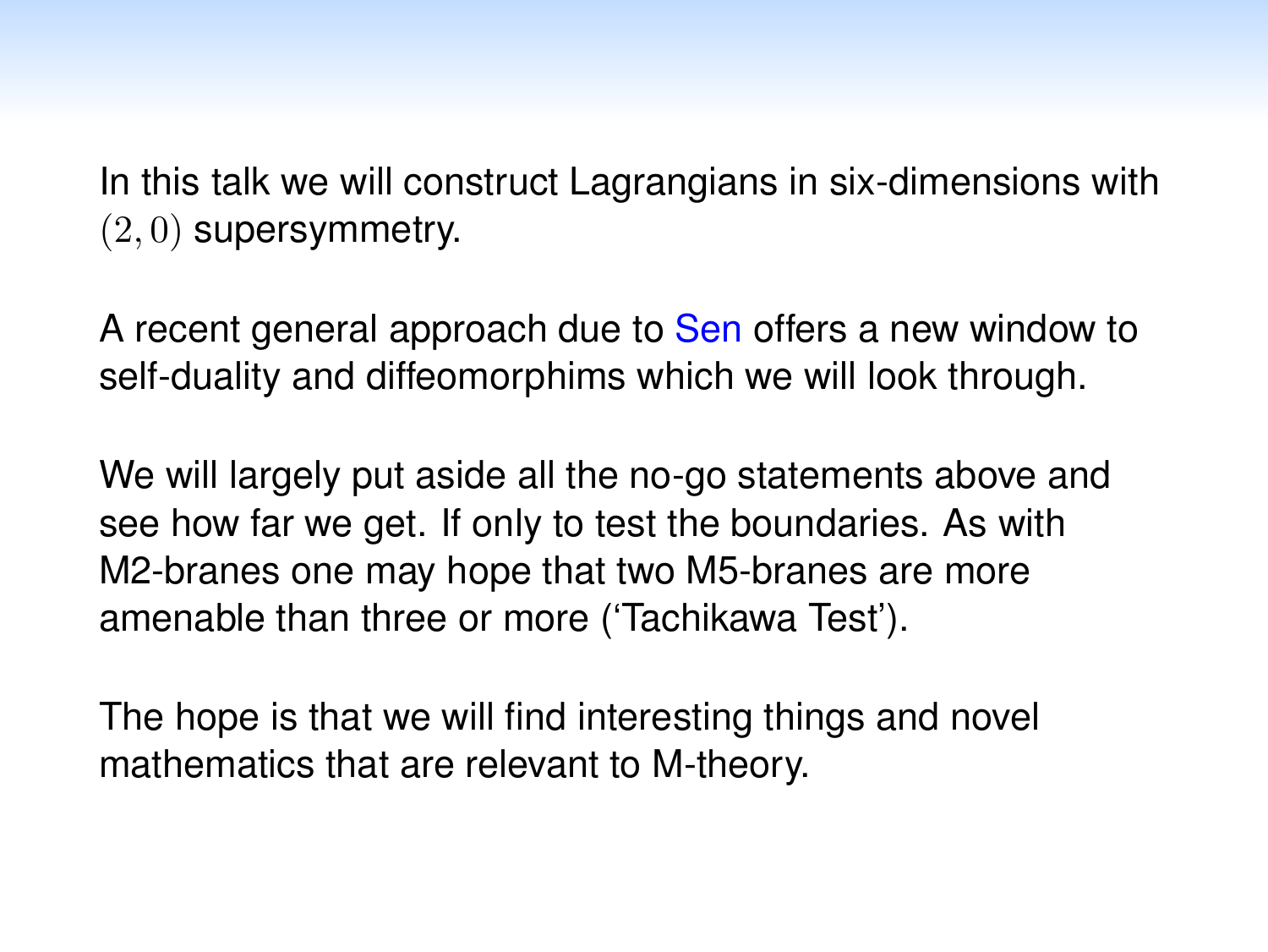# An Abelian (2,0) Action

In flat Minkowski space the action is

$$
S=\int\;\left(\frac{1}{2}dB\wedge\star_{\eta}dB-2H\wedge dB-\frac{1}{2}\partial_{\mu}X^{I}\partial^{\mu}X^{I}+\frac{i}{2}\bar{\Psi}\Gamma^{\mu}\partial_{\mu}\Psi\right)
$$

- $H = \star_n H$
- *H* equation of motion sets  $dB = \star_{\eta} dB$
- *B* equation of motion sets  $d(H + \frac{1}{2}dB + \frac{1}{2} \star_{\eta} dB) = 0$
- and hence  $dH = 0$

So two closed self-dual three-forms: *H* and

$$
H_{(s)} = \frac{1}{2}(dB + \star_{\eta} dB) + H
$$

Key idea [Sen]: ensure *H*(*s*) decouples.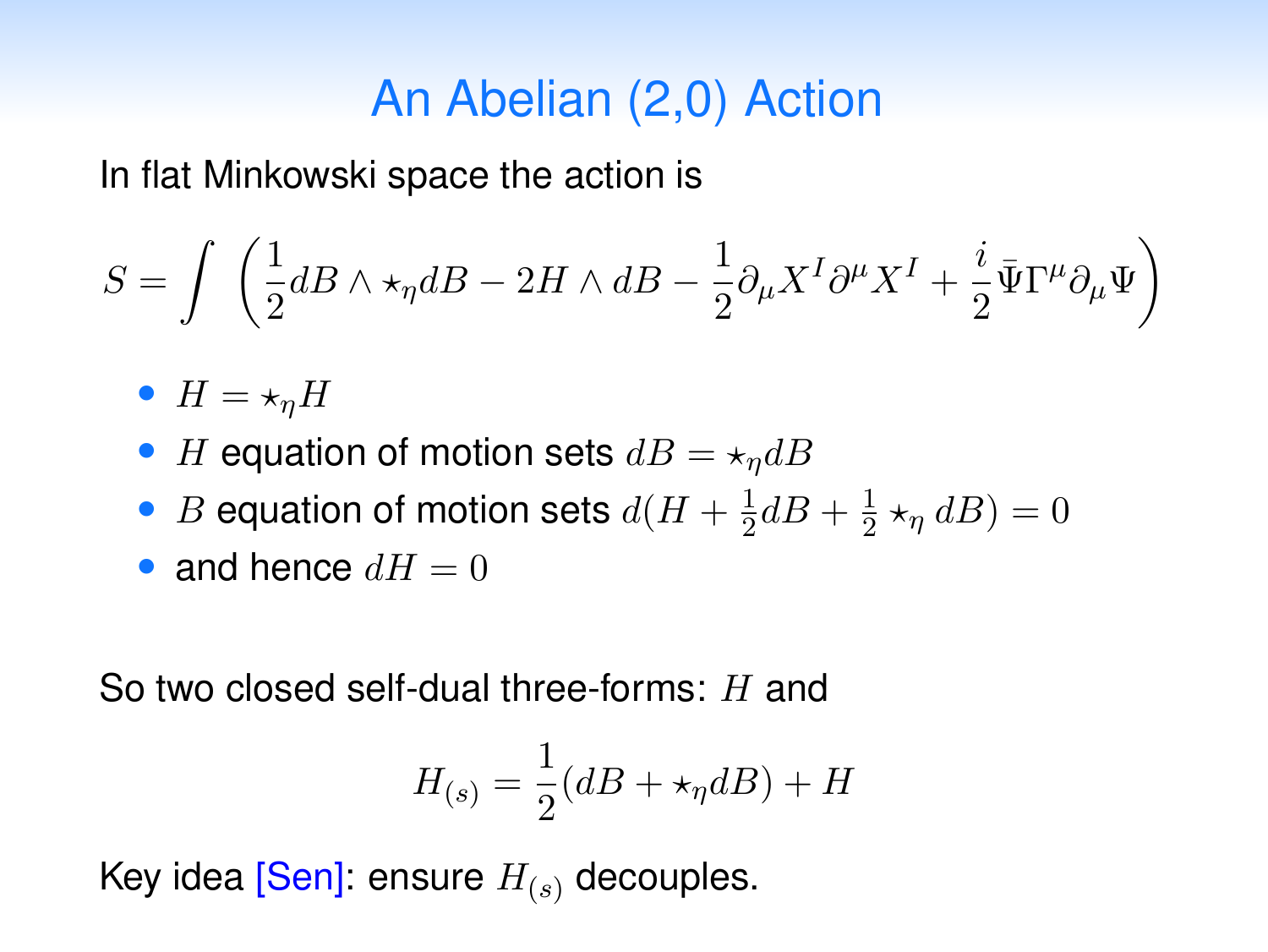We want to keep *B* decoupled, even from the metric:

$$
S = \int \left( \frac{1}{2} dB \wedge \star_{\eta} dB - 2H \wedge dB + H \wedge \tilde{\mathcal{M}}(H) - \frac{1}{2} dX^I \wedge \star_g dX^I + \frac{i}{2} \bar{\Psi} \Gamma_{\mu} dx^{\mu} \wedge \star_g \nabla \Psi - \frac{1}{5} R X^I X^I \right)
$$

Now we find

$$
d\Big(H-\tilde{\mathcal{M}}(H)\Big)=0
$$

and we define  $\tilde{M}$  so that

$$
H_{(g)} = H - \tilde{\mathcal{M}}(H) = \star_g H_{(g)}
$$

 $H_{(q)}$  plays the role of the physical  $\star_q$ -self-dual three-form. One can also introduce sources for *H*(*g*), keeping *H*(*s*) decoupled we will not consider this here but it can be included.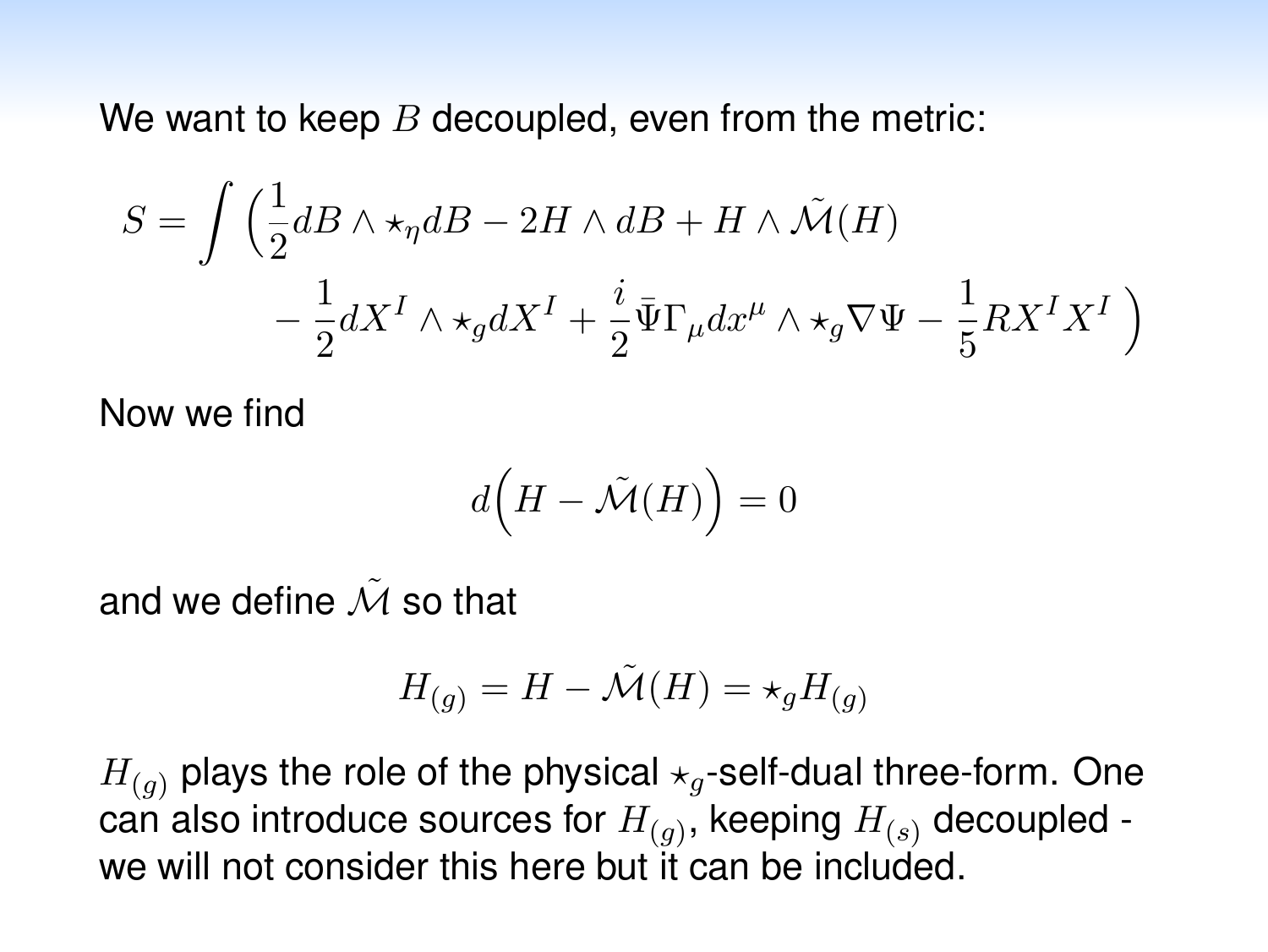## Geometrical Properties

Thus the metric dependence of the forms is contained in *<sup>M</sup>*˜

To define  $\tilde{\mathcal{M}}$  we have the following requirements

\n- \n
$$
\tilde{\mathcal{M}}(H) = -\star_{\eta} \tilde{\mathcal{M}}(H)
$$
\n
\n- \n
$$
H_1 \wedge \tilde{\mathcal{M}}(H_2) = H_2 \wedge \tilde{\mathcal{M}}(H_1)
$$
\n
\n- \n
$$
\tilde{\mathcal{M}}(Q) = 0 \text{ for } \star_{\eta} Q = -Q
$$
\n
\n- \n if  $H = \star_{\eta} H$  then  $H - \tilde{\mathcal{M}}(H) = \star_g (H - \tilde{\mathcal{M}}(H))$ \n
\n

To construct  $\tilde{\mathcal{M}}$  we consider a basis of three-forms

$$
\{\omega_+^A, \omega_{-A}\}
$$
  

$$
\star_{\eta}\omega_+^A = \omega_+^A, \qquad \star_{\eta}\omega_{-A} = -\omega_{-A}
$$

and hence we have, for some  $\tilde{M}^{AB}$ ,

$$
\tilde{\mathcal{M}}(\omega_{-A}) = 0 , \qquad \tilde{\mathcal{M}}(\omega_{+}^{A}) = \tilde{\mathcal{M}}^{AB} \omega_{-B}
$$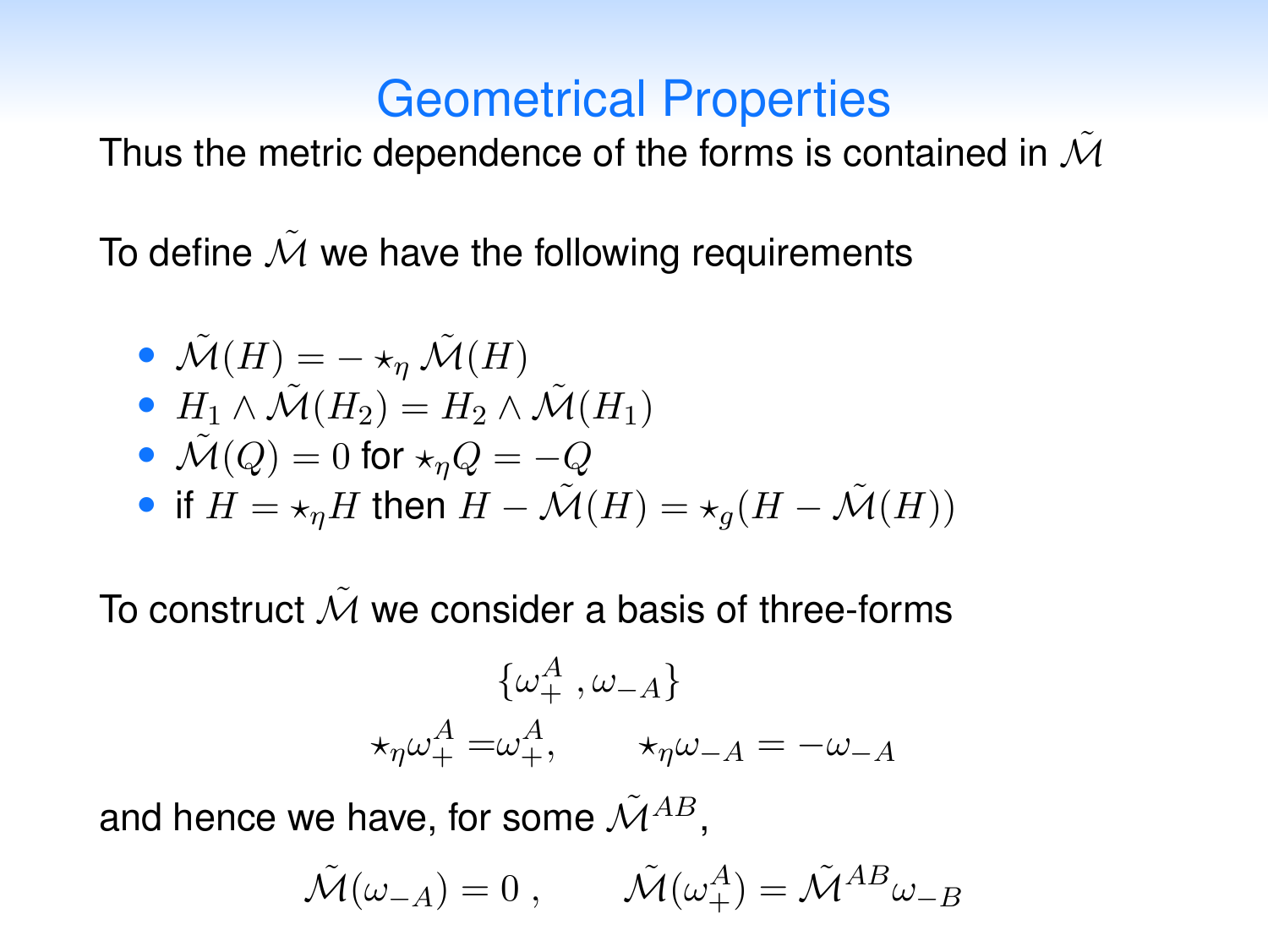Next we consider a basis of  $\star_q$ -self-dual three-forms:

$$
\varphi^A = \mathcal{N}^A{}_B \omega^B_+ + \mathcal{K}^{AB} \omega_{-B} \qquad \varphi^A = \star_g \varphi^A
$$

and define

$$
\tilde{\mathcal{M}}^{AB} = -(\tilde{\mathcal{N}}^{-1})^A{}_C \tilde{\mathcal{K}}^{CB}
$$

so that if  $H = H_A \omega_+^A$  then

$$
H_{(g)} = H - \tilde{\mathcal{M}}(H)
$$
  
=  $H_A \omega_+^A - H_A \tilde{\mathcal{M}}^{AB} \omega_{-B}$   
=  $H_A \omega_+^A + H_A (\tilde{\mathcal{N}}^{-1})^A{}_C \tilde{\mathcal{K}}^{CB} \omega_{-B}$   
=  $H_A (\tilde{\mathcal{N}}^{-1})^A{}_B \varphi^B$   
=  $\star_g H_{(g)}$ 

Thus we have a map

$$
\mathfrak{m}(H)=H-\tilde{\mathcal{M}}(H)\qquad \mathfrak{m}(H)=H_{(g)}
$$

from  $\star_n$ -self-dual forms to  $\star_q$ -self-dual forms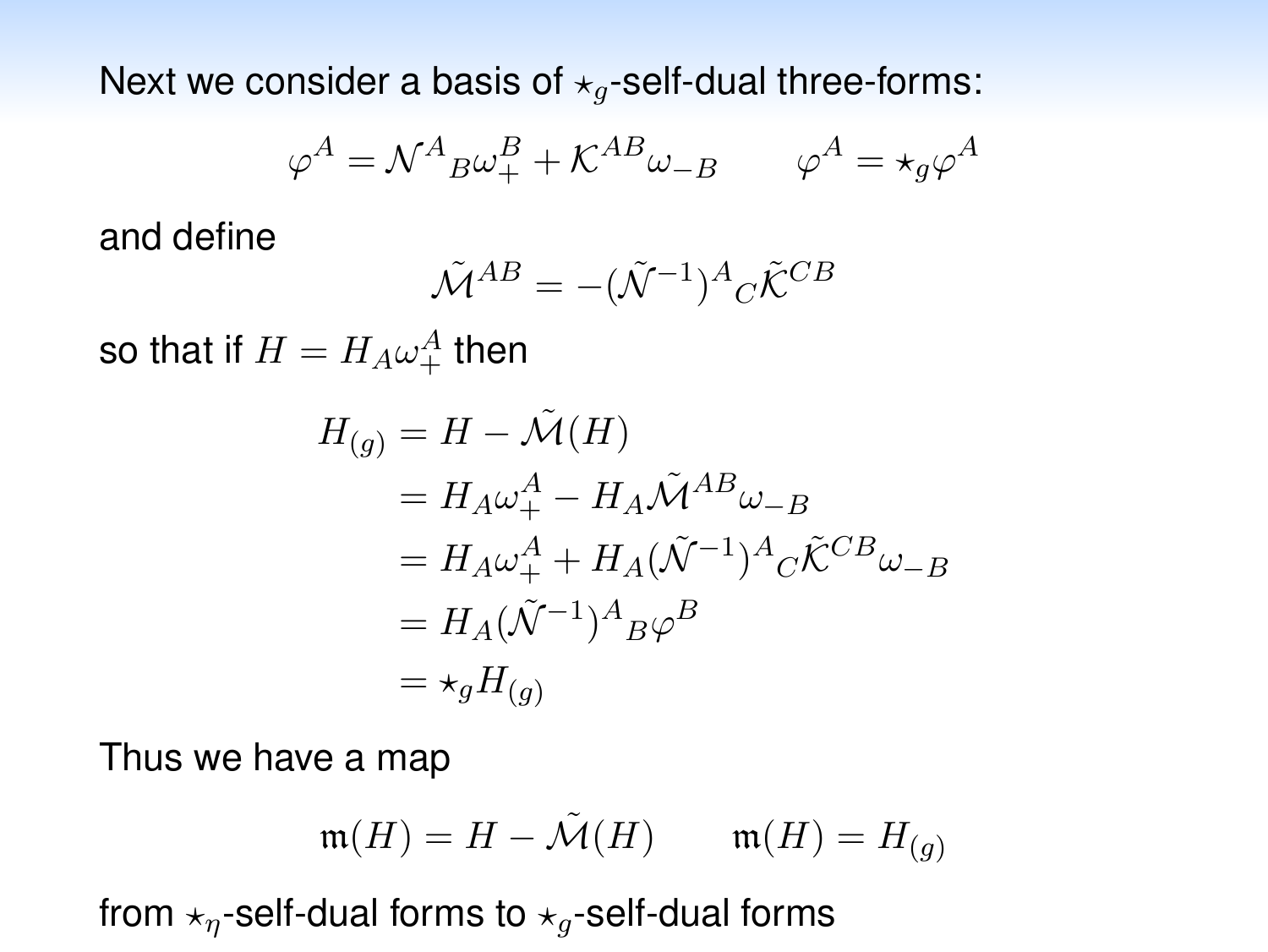There is a novel invariance under diffeomorphisms.

Consider  $x^{\mu} \rightarrow x^{\mu} + \xi^{\mu}(x)$ . Some calculations show that

$$
\delta_{\xi}\tilde{\mathcal{M}}(H) = \frac{1}{2}(1 - \star_{\eta}) \left[ \xi(H) - \xi(\tilde{\mathcal{M}}(H)) + \tilde{\mathcal{M}}(\xi(H)) - \tilde{\mathcal{M}}(\xi(\tilde{\mathcal{M}}(H))) \right]
$$
  
where  $\xi(H) = \frac{1}{2}\nabla_{\mu}\xi^{\lambda}H_{\lambda\nu\rho}dx^{\mu} \wedge dx^{\nu} \wedge dx^{\rho}$ .

So *<sup>M</sup>*˜ transforms <sup>a</sup> bit like <sup>a</sup> connection: if it vanishes in one frame it need not vanish in others.

In terms of the map m we can write this as

$$
\delta_{\xi} \tilde{\mathcal{M}}(H) = \frac{1}{2} (1 - \star_{\eta}) \mathfrak{m}^{-1}(\xi(\mathfrak{m}(H)))
$$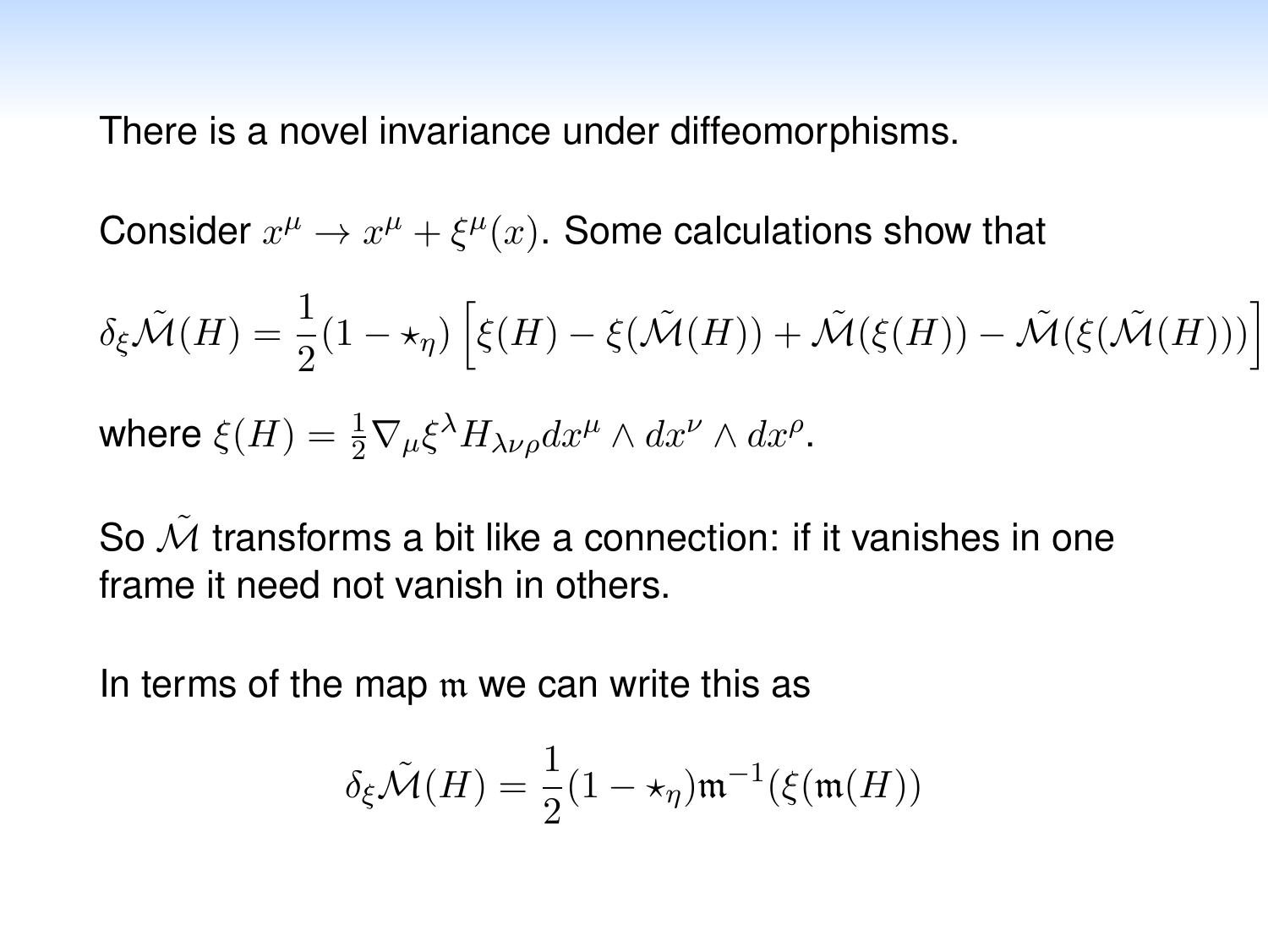How do *B* and *H* transform: They look like differential forms but they don't transform as differential forms: pseudo-forms.

Keep *H*(*s*) invariant:

$$
\delta_{\xi}H = -\frac{1}{2}d\delta_{\xi}B - \frac{1}{2} \star_{\eta} d\delta_{\xi}B
$$

Invariance of the action, up to a total derivative, determines:

$$
\delta_{\xi}B = i_{\xi}H_{(g)} = \frac{1}{2}\xi^{\lambda}H_{(g)\lambda\mu\nu}dx^{\mu} \wedge dx^{\nu}
$$

and hence

$$
\delta_{\xi}H_{(g)} = \delta_{\xi}H - \tilde{\mathcal{M}}(\delta_{\xi}H) - \delta_{\xi}\tilde{\mathcal{M}}(H)
$$
  
=  $-\xi(H_{(g)}) - i_{\xi}H_{(g)} - \frac{1}{2}(1 + \star_{\eta})i_{\xi}dH_{(g)} + \tilde{\mathcal{M}}(i_{\xi}dH_{(g)})$ 

We only recover the usual tensor transformation of  $H_{(q)}$  on on-shell.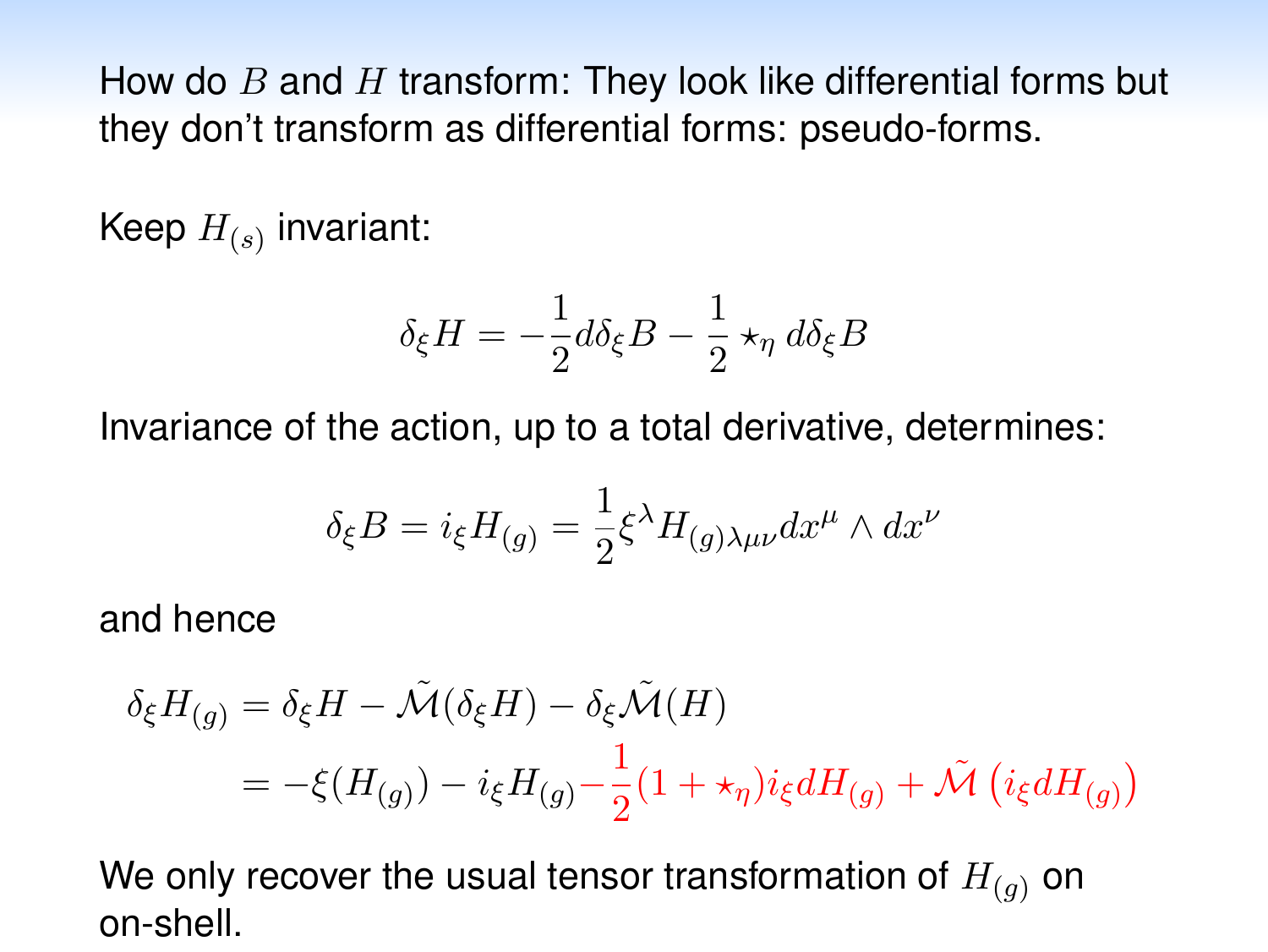We can now compute the energy momentum tensor defined as the response to a variation in the metric:

$$
T_{\mu\nu} = -\frac{2}{\sqrt{-g}} \frac{\delta \mathcal{L}}{\delta g^{\mu\nu}}
$$
  
= -4H \wedge \frac{\delta \tilde{\mathcal{M}}}{\delta g^{\mu\nu}}(H)  
= H\_{\mu\lambda\rho}^{(g)} g^{\lambda\sigma} g^{\rho\tau} H\_{\nu\sigma\tau}^{(g)}

and the conserved energy (á la Noether):

$$
E=\int d^5x \left( -\frac{1}{2} H^{(s)}_{0ij}H^{(s)}_{0ij} - \sqrt{-g}g^{0\mu}T_{\mu 0} \right)
$$

Notably  $H_{(s)}$  has the wrong sign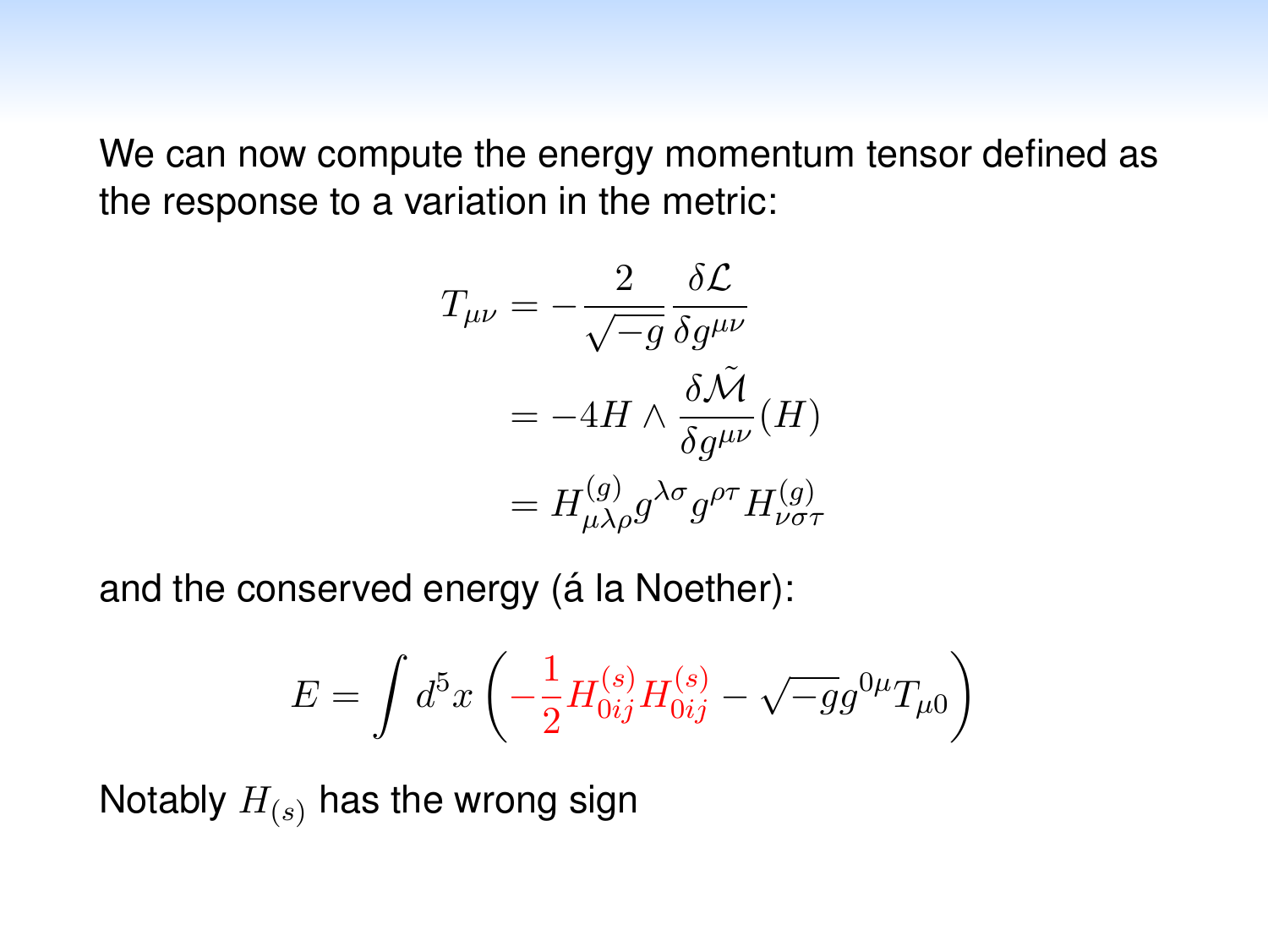We can also compute the Hamiltonian.To cut a longer story short (see [Sen]):

The fields are  $B_{ij}$ ,  $B_{0i}$  and  $H_{ijk}$ . Only  $B_{ij}$  has a conjugate momentum  $\Pi_{ij}$ . The others give constraints;

$$
\partial_i \Pi_{ij} = 0 \qquad \text{imposed by } B_{0i}
$$

$$
\frac{1}{2} \varepsilon_{ijklm} \Pi_{lm} = H_{ijk}^{(g)}(H) + \frac{3}{2} \partial_{[i} B_{jk]} \qquad \text{imposed by imposed by } H_{ijk}
$$

So we use the second equation to solve for *Hijk* and work with

$$
\Pi_{ij}^{\pm} = \frac{1}{2} \left( \Pi_{ij} \pm \frac{1}{4} \varepsilon_{ijklm} \partial_k B_{lm} \right)
$$

that satisfy

$$
\{\Pi_{ij}^{\pm}(x),\Pi_{kl}^{\pm}(y)\} = \pm \frac{1}{4}\varepsilon_{ijklm}\frac{\partial}{\partial x^m}\delta(x-y)
$$

$$
\{\Pi_{ij}^+(x),\Pi_{kl}^-(y)\} = 0
$$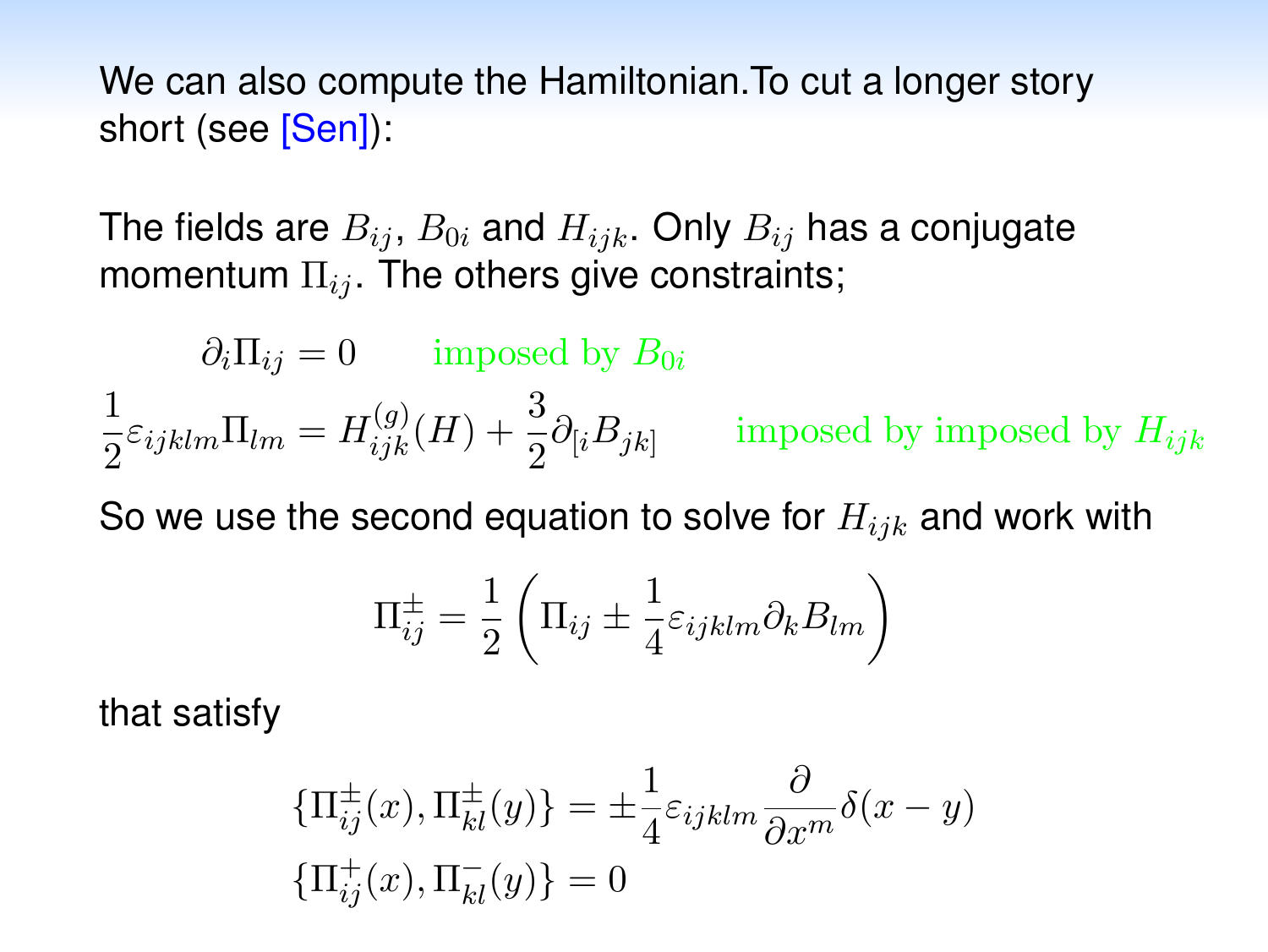In particular we find

$$
\Pi_{ij}^{+} = -\frac{1}{2} H_{0ij}^{(s)}
$$
\n
$$
\Pi_{ij}^{-} = \frac{1}{2 \cdot 3!} \varepsilon_{ijklm} H_{klm}^{(g)} = \frac{1}{2} \sqrt{-g} H_{(g)}^{0ij}
$$

The hamiltonian is (at least if  $g_{0i} = 0$ )

$$
H = H_{+} + H_{-}
$$
  
\n
$$
H_{-} = \int d^{5}x - 2\Pi_{ij}^{+}\Pi_{ij}^{+}
$$
  
\n
$$
H_{-} = \int d^{5}x \ 4\Pi_{ij}^{-}\partial_{i}B_{0j} - \frac{2}{\sqrt{-g}}g_{00}g_{ik}g_{jl}\Pi_{ij}^{-}\Pi_{kl}^{-}
$$

which agrees with the energy *E* that we computed above.

In the end all the expressions for  $T_{\mu\nu}$  and  $\Pi^\pm_{ij}$  are what we would expect from an action of the form  $-d\ddot{B} \wedge \star_q dB$ .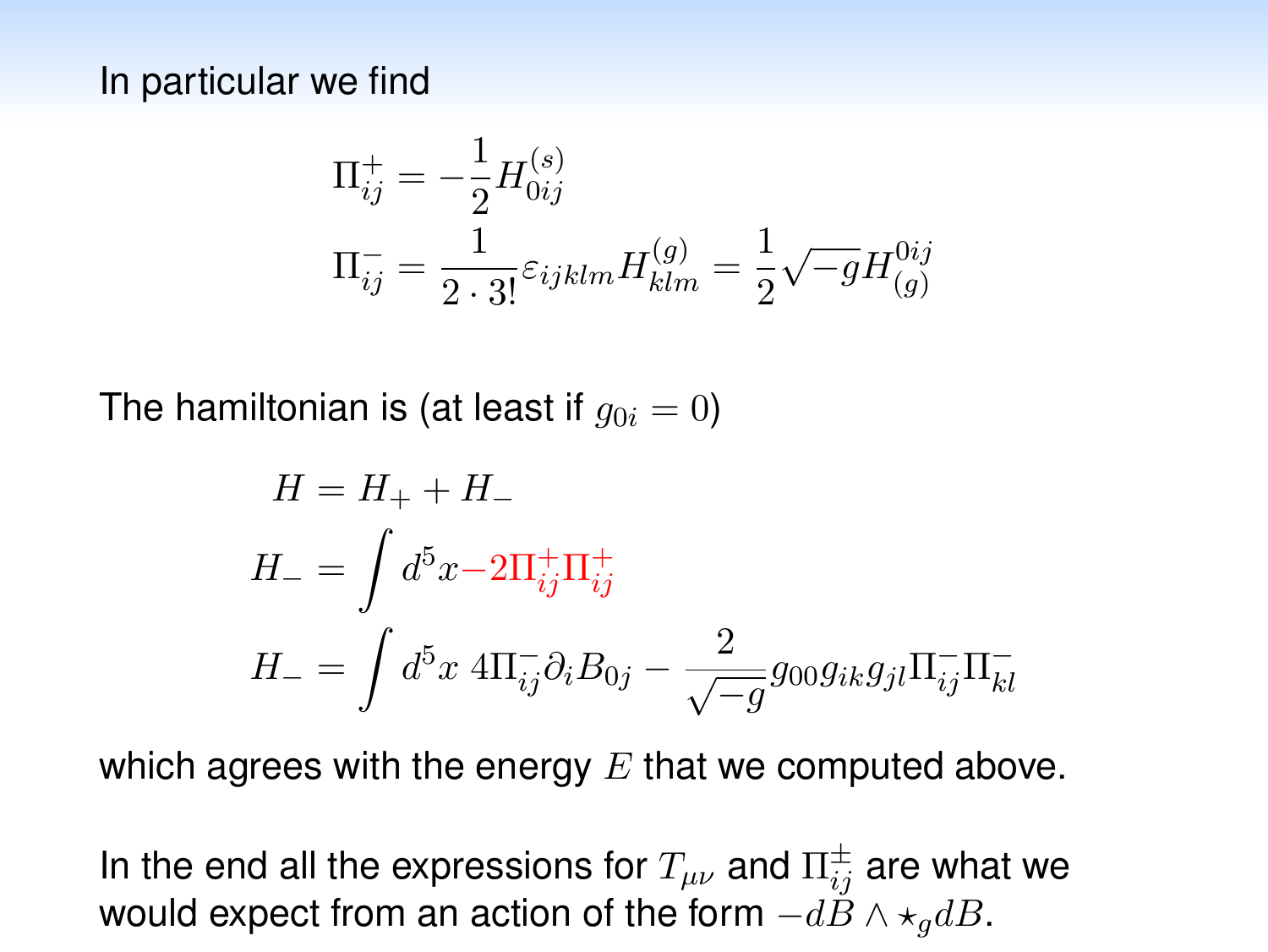#### **Sources**

To include a source *J* we take

$$
S_H = \int \left(\frac{1}{2}dB \wedge \star_{\eta} dB - 2H \wedge dB + (H + J_+) \wedge \tilde{\mathcal{M}}(H + J_+) + 2H \wedge J_- - J_- \wedge J_+\right)
$$

and so

$$
dH_{(g)}^J = dJ
$$

but still

$$
dH_{(s)} = d\left(\frac{1}{2}dB + \frac{1}{2} \star_{\eta} dB + H\right) = 0
$$

We find similar expressions for diffeomorphisms, hamiltonian *etc.* as those above with

$$
H_{(g)} \to H_{(g)}^J = H_{(g)} + J_+ - \tilde{\mathcal{M}}(J)
$$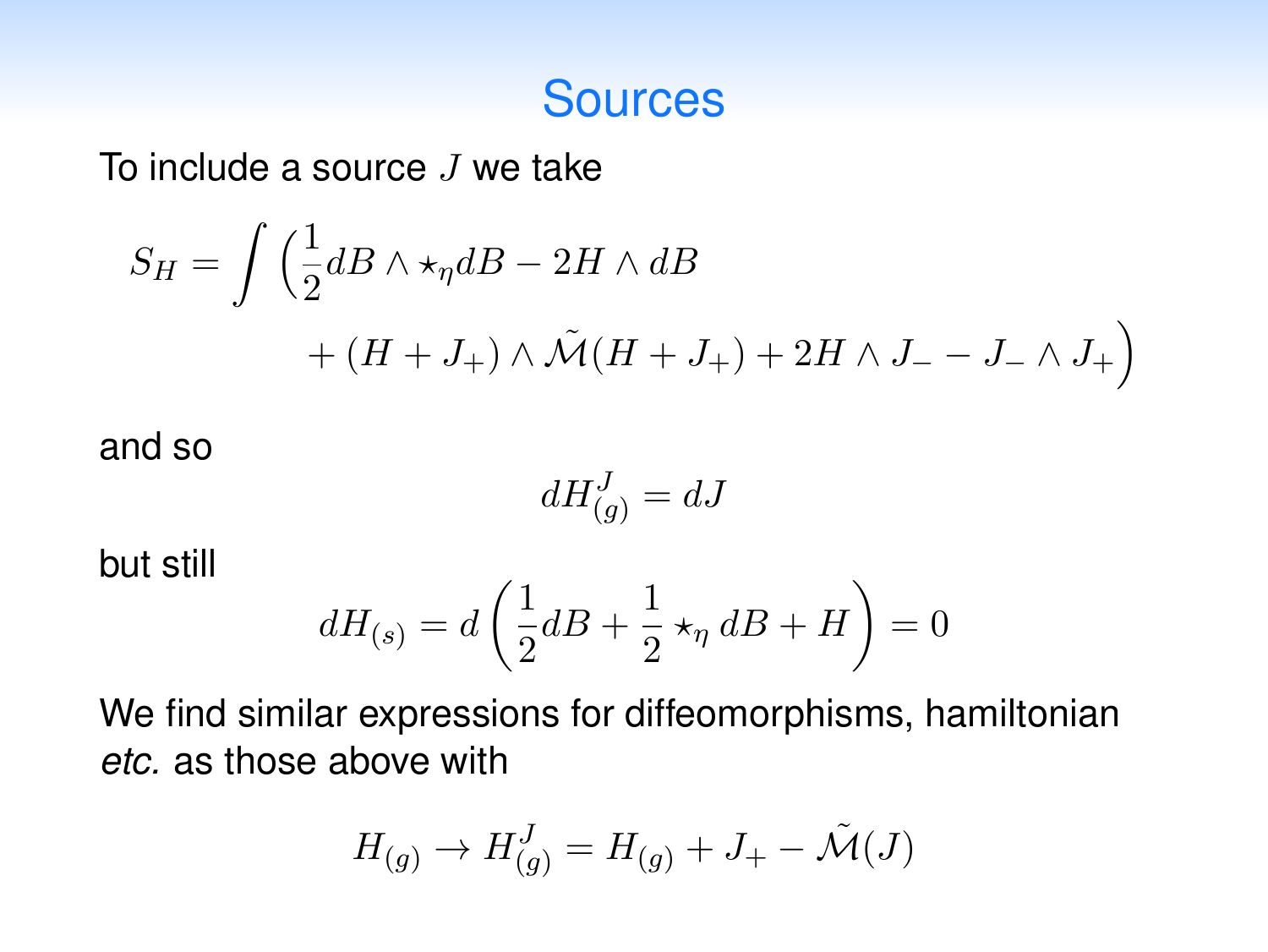### **Supersymmetry**

Recall our action is

$$
S = \int \left( \frac{1}{2} dB \wedge \star_{\eta} dB - 2H \wedge dB + H \wedge \tilde{\mathcal{M}}(H) - \frac{1}{2} dX^I \wedge \star_g dX^I + \frac{i}{2} \bar{\Psi} \Gamma_{\mu} dx^{\mu} \wedge \star_g \nabla \Psi - \frac{1}{5} R X^I X^I \right)
$$

This is invariant under  $(\nabla_{\mu}\epsilon = \frac{1}{6}\Gamma_{\mu}\Gamma^{\nu}\nabla_{\nu}\epsilon)$ 

$$
\delta X^{I} = i\bar{\epsilon}\Gamma^{I}\Psi
$$
  
\n
$$
\delta B_{\mu\nu} = -i\bar{\epsilon}\Gamma_{\mu\nu}\Psi
$$
  
\n
$$
\delta H_{\mu\nu\lambda} = \frac{3i}{2}\bar{\epsilon}\Gamma_{[\mu\nu}\nabla_{\lambda]}\Psi + \frac{3i}{2\cdot 3!}\epsilon_{\mu\nu\lambda\rho\sigma\tau}\eta^{\rho\alpha}\eta^{\sigma\beta}\eta^{\tau\gamma}\bar{\epsilon}\Gamma_{\alpha\beta}\nabla_{\gamma}\Psi
$$
  
\n
$$
-\frac{i}{4}\nabla^{\rho}\bar{\epsilon}\Gamma_{\rho}\Gamma_{\mu\nu\lambda}\Psi - \frac{i}{4\cdot 3!}\epsilon_{\mu\nu\lambda\rho\sigma\tau}\eta^{\rho\alpha}\eta^{\sigma\beta}\eta^{\tau\gamma}\nabla^{\omega}\bar{\epsilon}\Gamma_{\omega}\Gamma_{\alpha\beta\gamma}\Psi
$$
  
\n
$$
\delta\Psi = \Gamma^{\mu}\Gamma^{I}\partial_{\mu}X^{I}\epsilon + \frac{1}{3!}\Gamma_{\mu\nu\lambda}(H - \tilde{\mathcal{M}}(H))^{\mu\nu\lambda}\epsilon
$$

In this case  $H_{(s)} = \frac{1}{2}dB + \frac{1}{2} \star_{\eta} dB + H$  is a singlet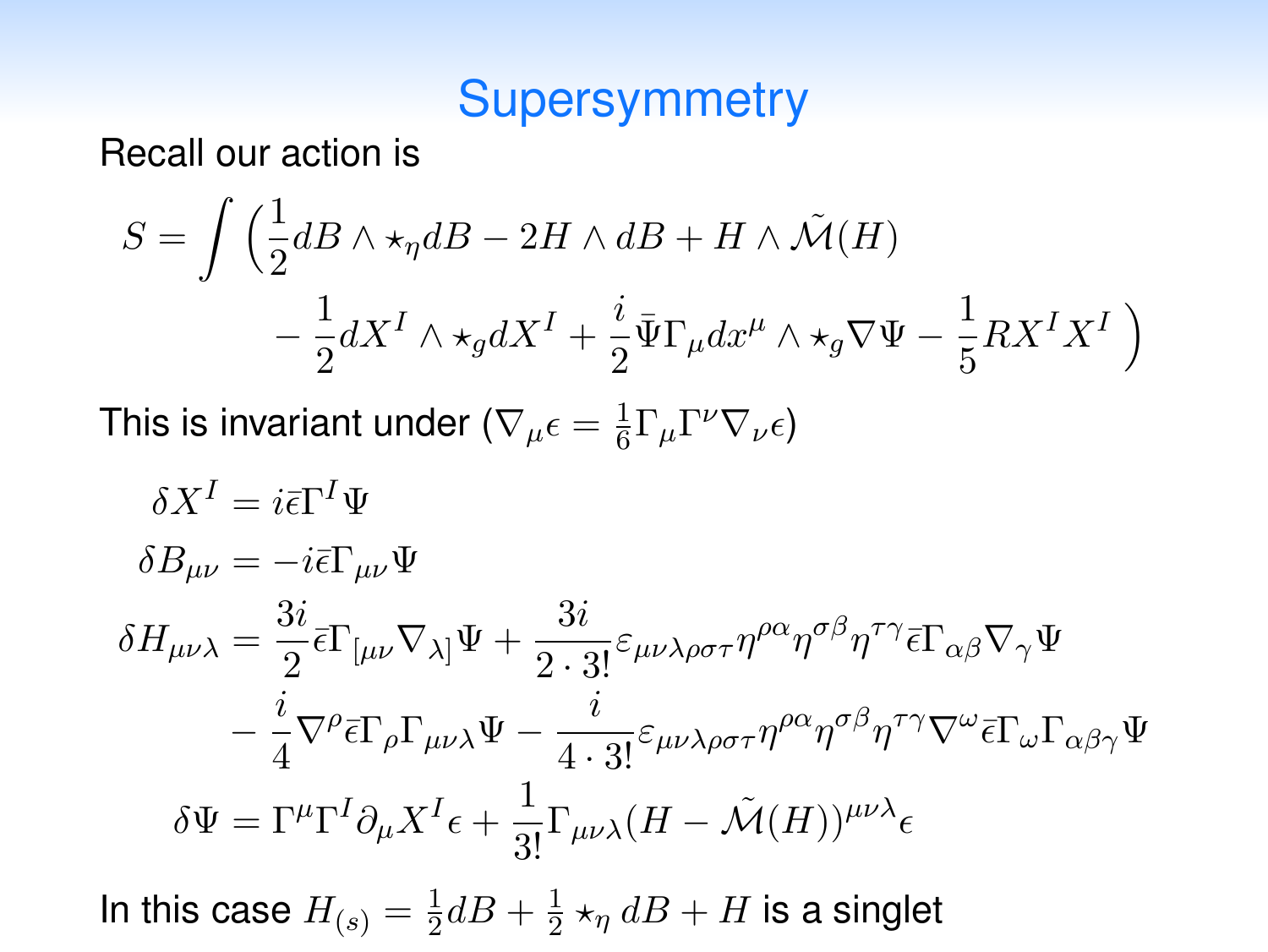# Example: Reduction on *S*<sup>1</sup>

The simplest case to consider is  $x^5 \sim x^5 + l$  and

$$
g = \begin{pmatrix} \eta_5 & 0 \\ 0 & R^2 \end{pmatrix}
$$

(**N.B.** *R* is dimensionless). A basis of three-forms is

$$
\omega_+^A = \Omega^A \wedge dx^5 + \star_5 \Omega^A
$$

$$
\omega_{-A} = \Omega^A \wedge dx^5 - \star_5 \Omega^A
$$

and  $\star_q$  self-dual three-forms are given by:

$$
\varphi^A = \Omega^A \wedge dx^5 + \frac{1}{R} \star_5 \Omega^A
$$

$$
= \frac{R+1}{2R} \omega_+^A + \frac{R-1}{2R} \omega_{-A}
$$

 $\tilde{M}^{AB} = -(R-1)/(R+1)\delta^{AB}.$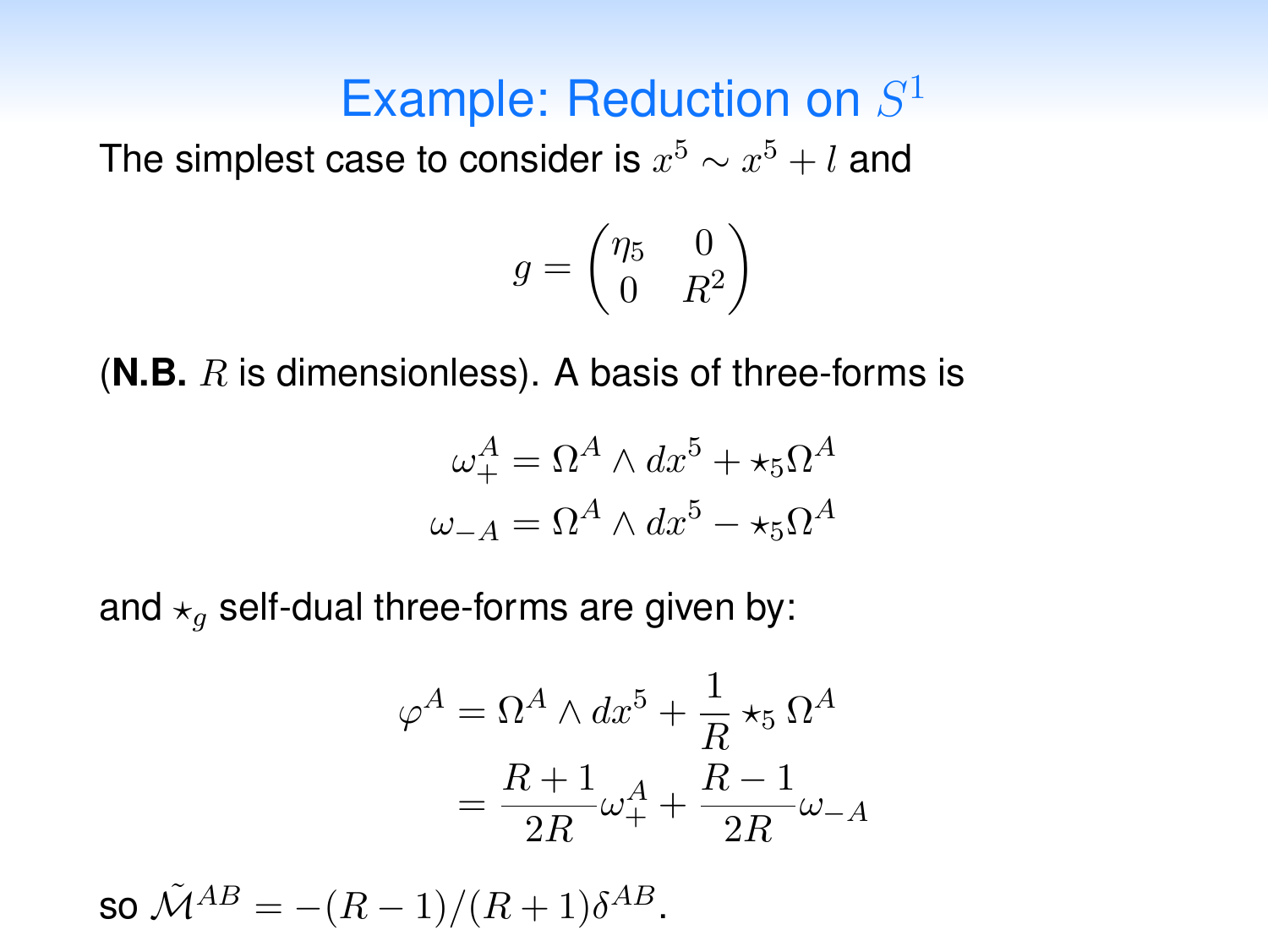Thus we find  $(a, b, = 1, 2, 3, 4)$ 

$$
H_{-} = \int d^{5}x \left(\frac{2}{R}\Pi_{ab}^{-}\Pi_{ab}^{-} + 4R\Pi_{a5}^{-}\Pi_{a5}^{-} + 4\Pi_{ab}^{-}\partial_{a}B_{b5} + \Pi_{a5}^{-}(\partial_{a}B_{05} - \partial_{5}B_{0a})\right)
$$

Let us set  $\partial_5 = 0$  and solve the  $B_{a5}$  constraint by

$$
\Pi_{ab}^- = -\frac{1}{4l} \varepsilon_{abcd} \partial_c A_d
$$

and hence  $\Pi^-_{a5}$  is the conjugate momentum to  $A_a$ :

$$
\{A_a(x), \Pi_{b5}^-(y)\} = \delta_{ab}\delta_4(x-y)
$$

Thus

$$
\partial_0 A_a = \{A_a, H\} = 8Rl\Pi_{a5}^- + l\partial_a B_{05}
$$

and hence we arrive at 5D Maxwell:

$$
L_{-} = \partial_0 A_a \Pi_{a5}^- - H_{-}
$$
  
= 
$$
\frac{1}{8Rl} \int d^4x \left( (\partial_0 A_a - l \partial_a B_{05})^2 - (\partial_a A_b - \partial_b A_a)^2 \right)
$$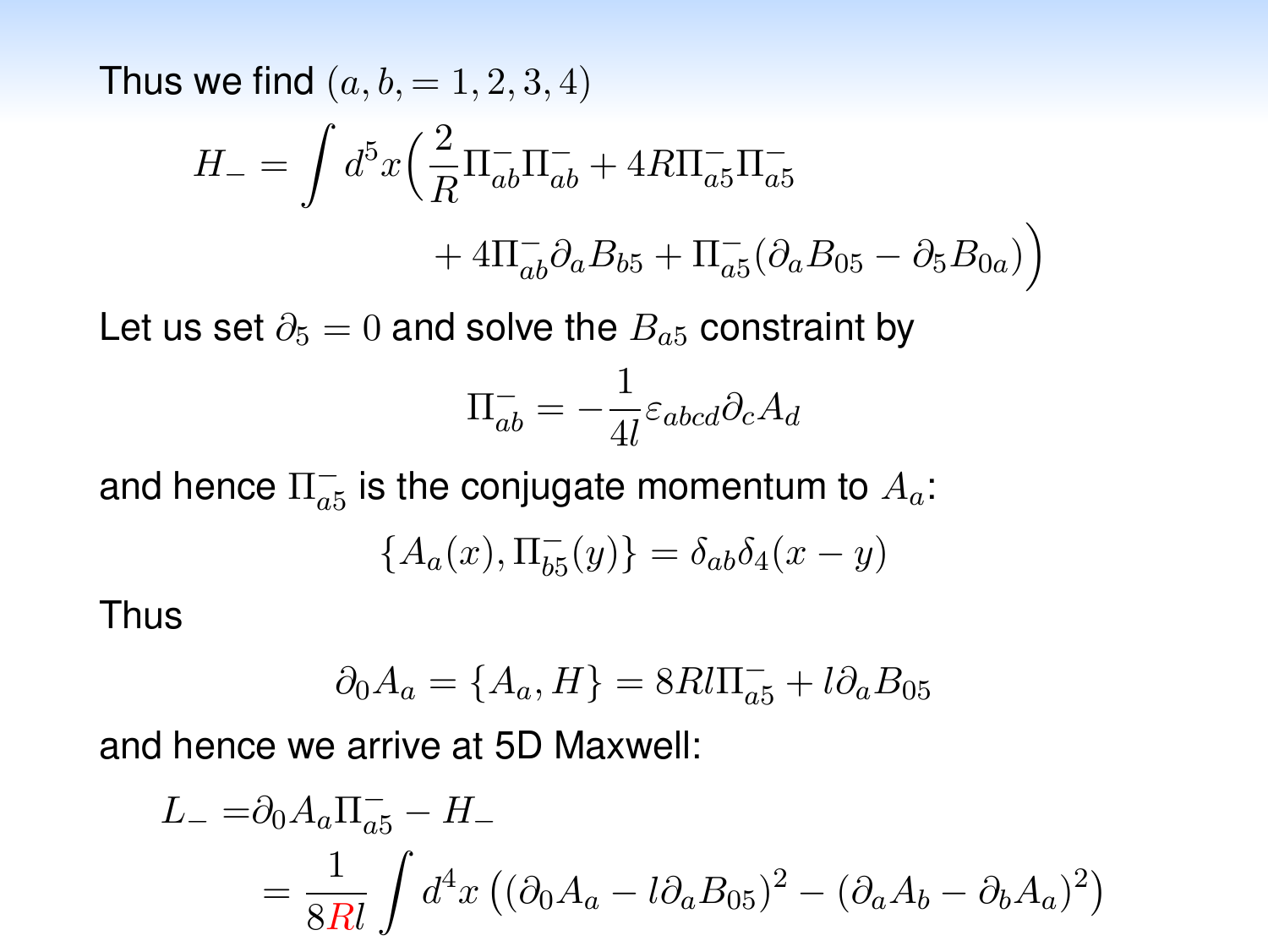## Example: M5 on a Riemann Surface

Subject to suitable boundary conditions, corresponding to intersecting branes, a single M5-brane wraps the Seiberg-Witten curve [Witten] of the associated gauge theory:

$$
s = X^6 + iX^{10}
$$
,  $z = x^4 + ix^5$   $s = s(z; u)$ 

where the *u* are moduli.

The induced metric on the M5-brane is

$$
g = \begin{pmatrix} \eta_4 & 0 & 0 \\ 0 & 0 & (1 + \partial s \bar{\partial} \bar{s})/2 \\ 0 & (1 + \partial s \bar{\partial} \bar{s})/2 & 0 \end{pmatrix}
$$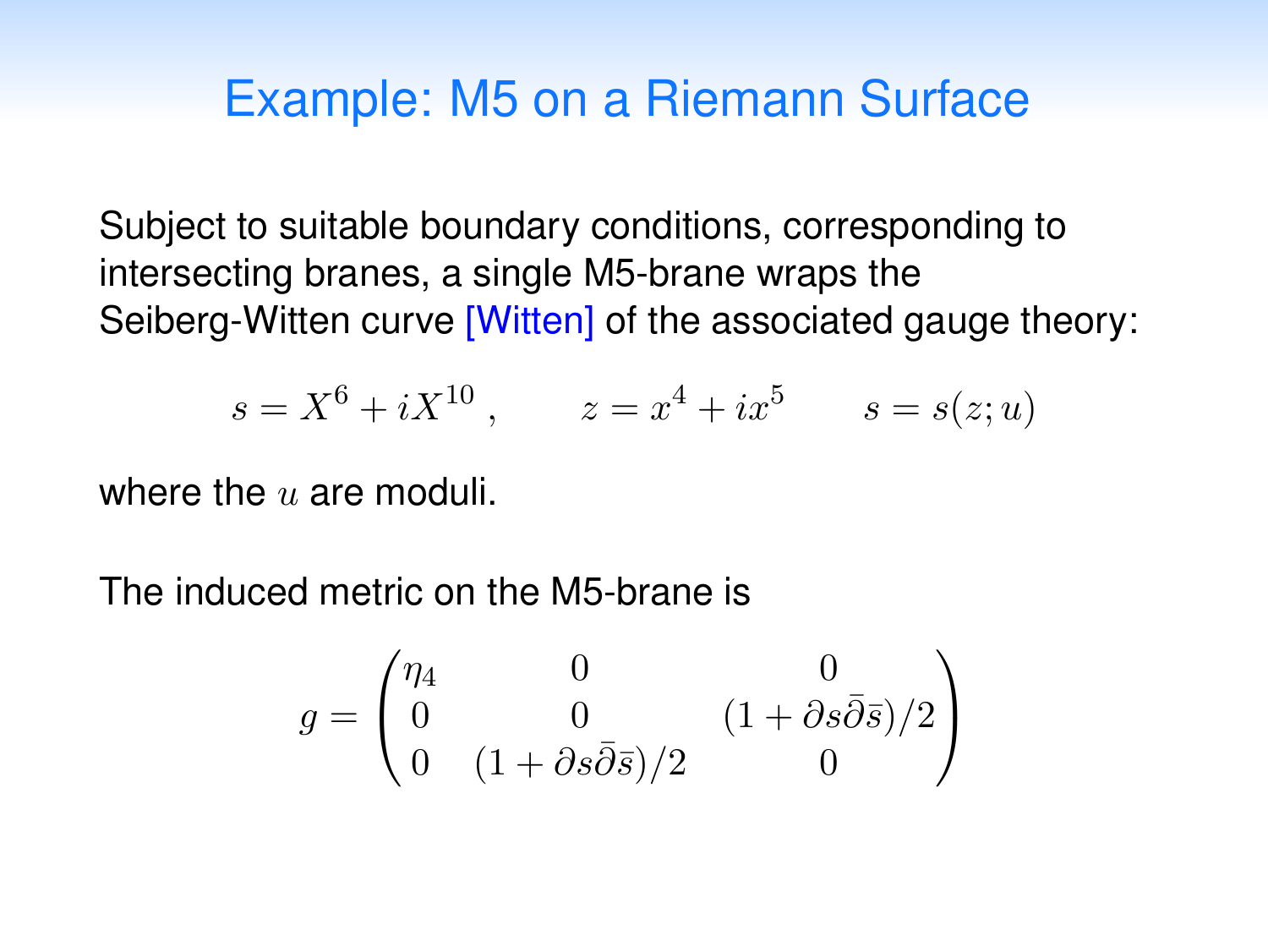The low energy dynamics for the scalars of the M5-brane agrees with the SW effective action  $(m = 0, 1, 2, 3)$ [Howe,NL,West]:

$$
S_s = \int d^4x \int d^2z \ \partial_m s \partial^m \bar{s}
$$
  
= 
$$
\int d^4x \int d^2z \frac{\partial s}{\partial u} \frac{\partial \bar{s}}{\partial \bar{u}} \partial_m u \partial^m \bar{u}
$$
  
= 
$$
\int d^4x \text{Im}(\tau \partial_m a \partial^m \bar{a})
$$

Here  $\lambda = (\partial s/\partial u)dz$  is the holomorphic one-form and

$$
\frac{da}{du} = \oint_A \lambda \qquad \frac{da^D}{du} = \oint_B \lambda \qquad \tau = \frac{da^D}{da}
$$

However obtaining the correct vector equations knowing only the equations of motion was quite involved [NL,West].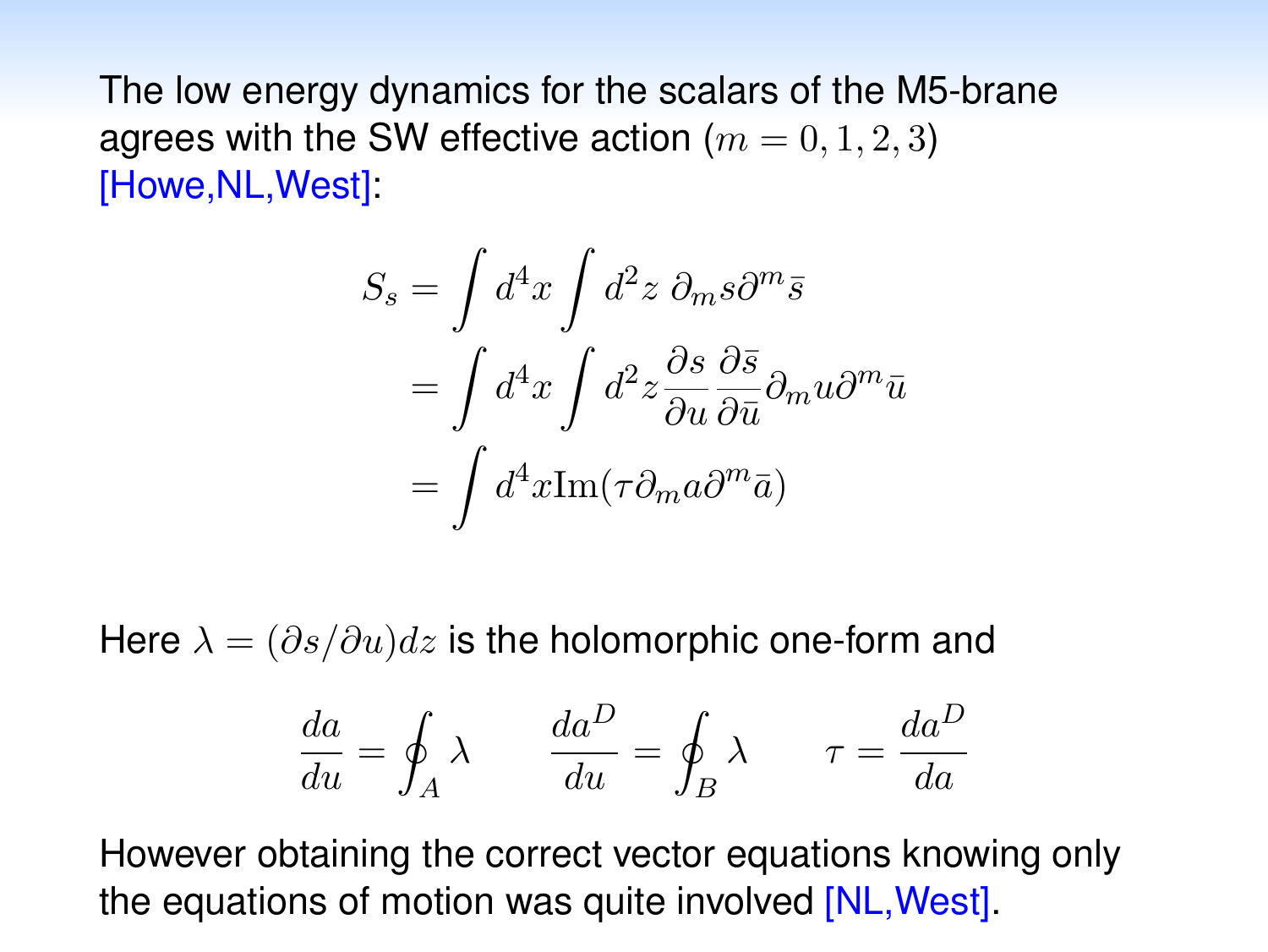Now we can reduce the form part of action on the Riemann surface Σ defined by *s*(*z*)

We perform a standard KK reduction ansatz

 $H = \mathcal{F} \wedge \vartheta + \bar{\mathcal{F}} \wedge \bar{\vartheta}$  $B = C \wedge \vartheta + \overline{C} \wedge \overline{\vartheta}$ 

where  $\mathcal{F} = i \star_4 \mathcal{F}$  and  $\vartheta = (du/da)\lambda$ .

Since  $\Sigma$  is non-compact the 0-form and 2-form terms in the ansatz give divergent contributions and must be dropped.

For an *H* of this type  $\star_q H = H$  and hence  $\mathcal{M}(H) = 0$ .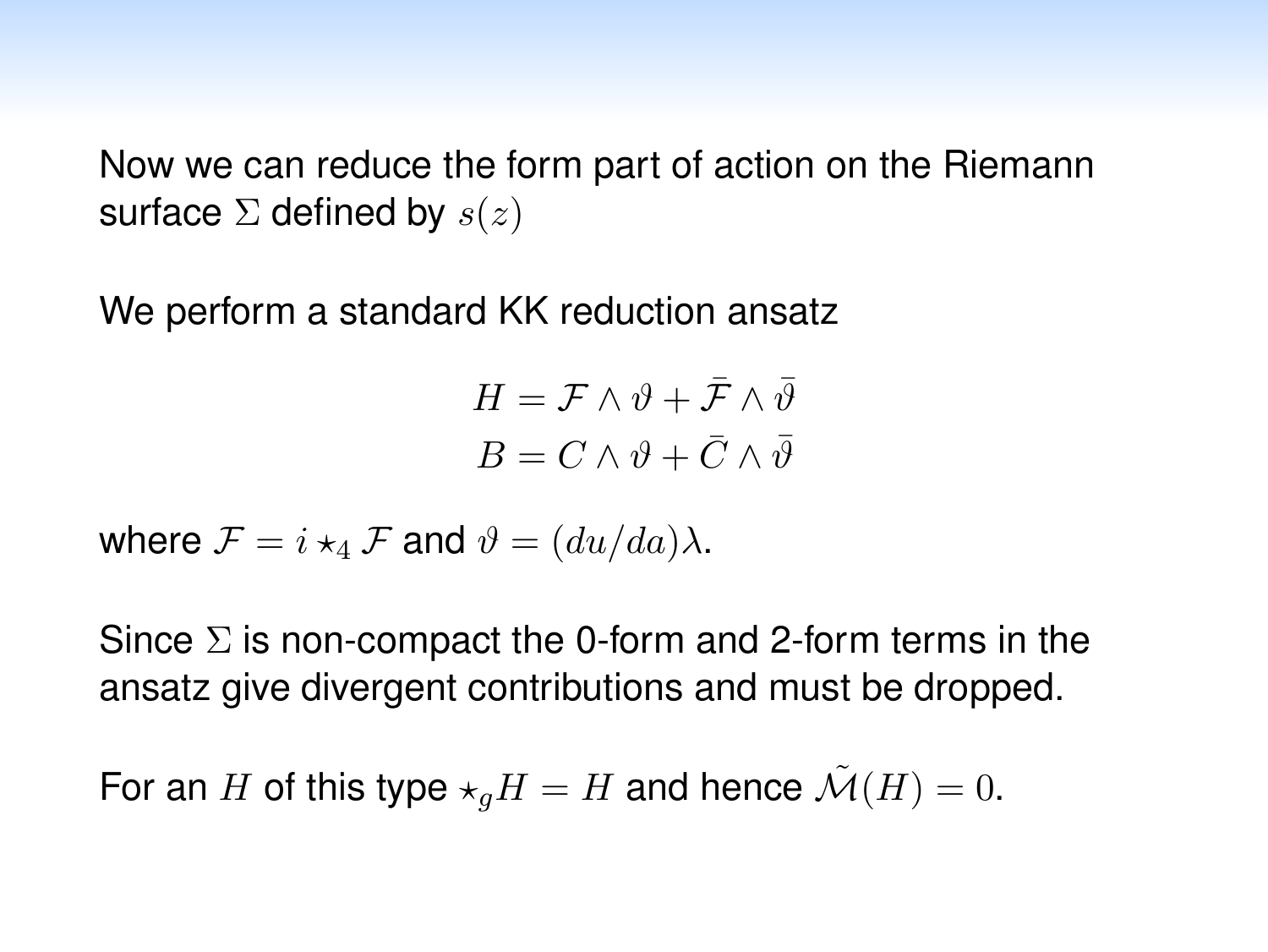We find the four-dimensional form part of the action is

$$
S_H = \int \left( (\tau - \bar{\tau}) \left( dC \wedge i \star d\bar{C} + 2\mathcal{F} \wedge d\bar{C} - 2\bar{\mathcal{F}} \wedge dC \right) \right. \\
\left. + \frac{d\tau}{da} (-i \star d\bar{C} \wedge C \wedge da + 2\bar{\mathcal{F}} \wedge C \wedge da) \right. \\
\left. + \frac{d\bar{\tau}}{d\bar{a}} (i \star dC \wedge \bar{C} \wedge d\bar{a} + 2\mathcal{F} \wedge \bar{C} \wedge d\bar{a}) \right)
$$

The equations of motion are

$$
0 = (\tau - \bar{\tau})dC + d\tau \wedge C - i \star ((\tau - \bar{\tau})dC + d\tau \wedge C)
$$
  
\n
$$
0 = d((\tau - \bar{\tau})i \star dC + 2(\tau - \bar{\tau})\mathcal{F}_{\beta} + i \star d\tau \wedge C)
$$
  
\n
$$
+ d\bar{\tau} \wedge i \star dC + 2d\bar{\tau} \wedge \mathcal{F}
$$

We can substitute the first equation into the second to find

$$
d((\tau - \overline{\tau})\mathcal{F}) + d\overline{\tau} \wedge (\mathcal{F} + \frac{1}{2}(i \star dC - dC)) = 0
$$

This agrees with Seiberg-Witten if  $\mathcal{F} = -\frac{1}{2}d\bar{C} - \frac{i}{2}\star d\bar{C}.$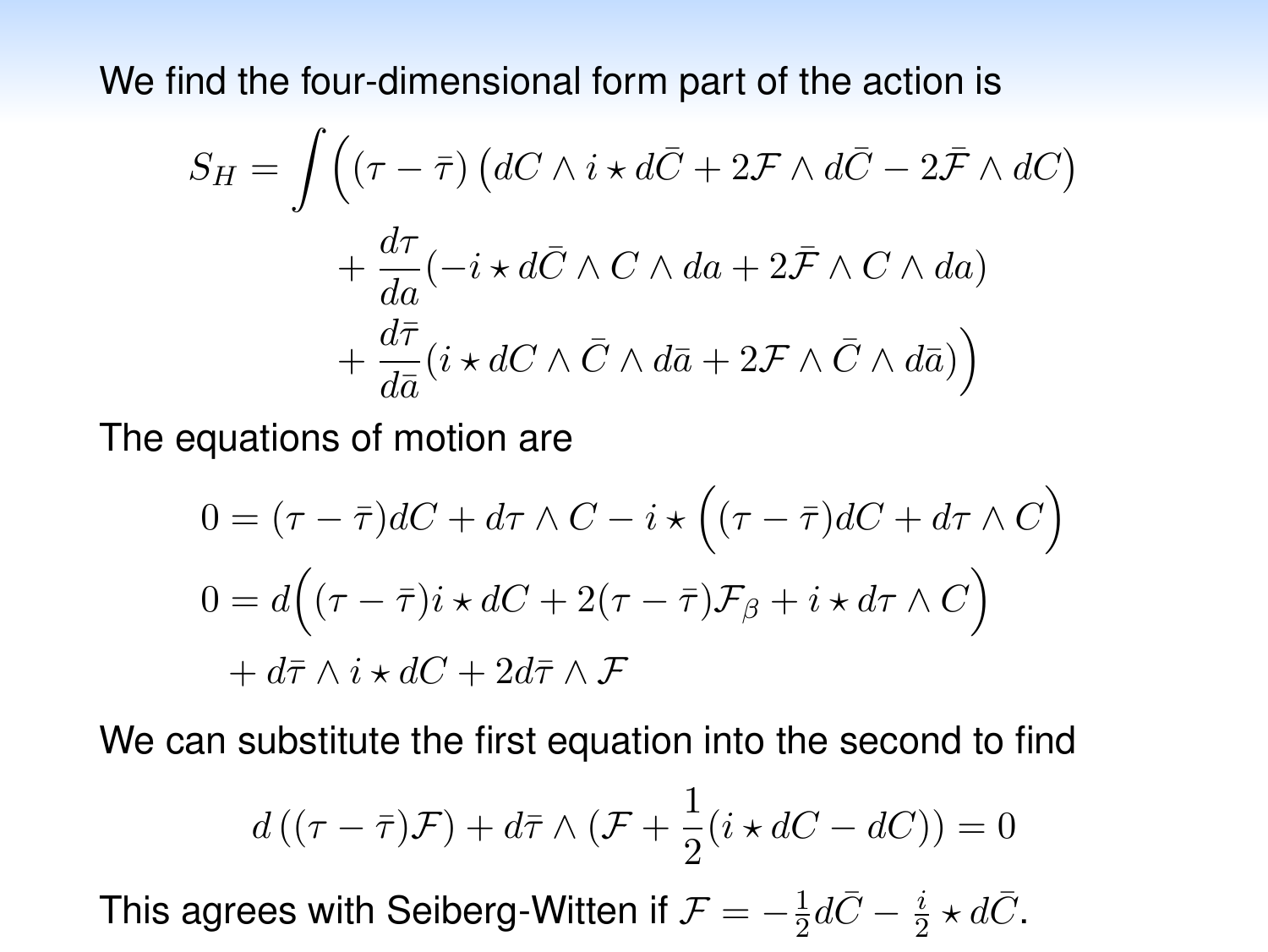### A Non-abelian (2,0) Action

Next we want to construct a non-abelian (2,0) action.

We can construct a free theory by including a gauge field along with a Lagrange multiplier term that imposes flatness:

$$
S = \int \left[ \frac{1}{4} \langle DB \wedge \star DB \rangle - \langle H \wedge DB \rangle - \frac{1}{2} \langle D_{\mu} X^{I} D^{\mu} X^{I} \rangle \right. \\ \left. + \frac{i}{2} \langle \bar{\Psi} \Gamma^{\mu} D_{\mu} \Psi \rangle + (\tilde{F} \wedge \tilde{W}) \right]
$$

where  $D = d - \tilde{A}$  and  $\tilde{F} = d\tilde{A} - \tilde{A} \wedge \tilde{A}$  with

$$
\delta \tilde{A}_{\mu} = 0
$$
  

$$
\delta \tilde{W}_{\mu\nu\lambda\rho}(\cdot) = 3i\bar{\epsilon}\Gamma_{[\mu\nu}[B_{\lambda\rho]}, \Psi, \cdot] + i\bar{\epsilon}\Gamma_{\mu\nu\lambda\rho}\Gamma^{I}[X^{I}, \Psi, \cdot]
$$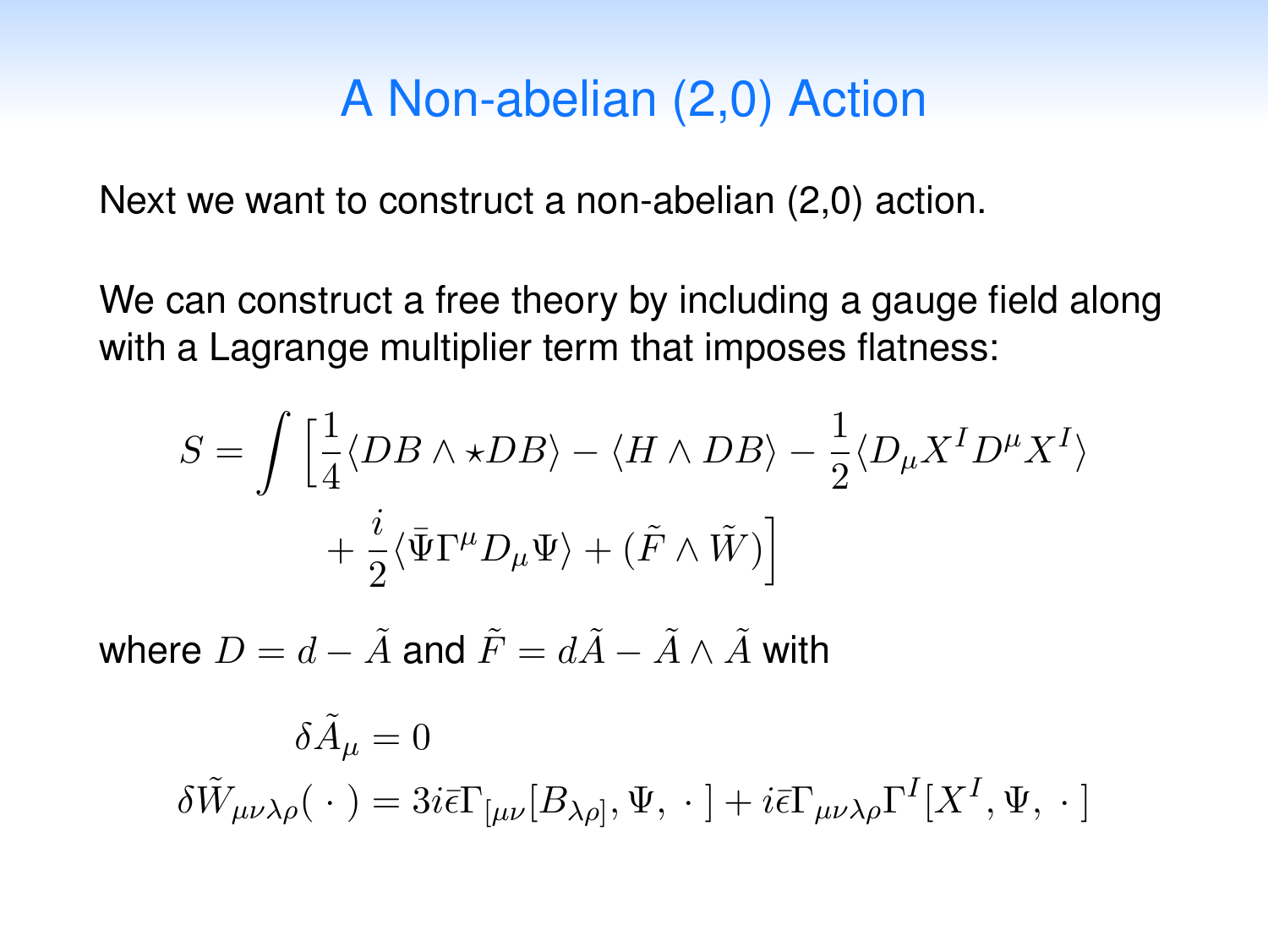Here the matter fields take values in a vector space *V* and the gauge field in a Lie-algebra  $\mathcal G$  with a representation  $\tilde T^r$  on  $\mathcal V$ .

- *• V* has an inner-product 〈*·, ·*〉
- *• G* has an inner-product (*·, ·*)

This leads to a three-algebra structure [Figueroa-O'Farrill, de Medeiros]:

$$
[\cdot, \cdot, \cdot] : \mathcal{V} \otimes \mathcal{V} \otimes \mathcal{V} \to \mathcal{V}
$$

$$
[X, Y, Z] = \sum_{r} \langle X, \tilde{T}^{r}(Y) \rangle \tilde{T}_{r}(Z)
$$

which implies the combatability conditions

$$
(\tilde{T},[U,V,\;\cdot\;])=\langle \tilde{T}(U),V\rangle=-\langle U,\tilde{T}(V)\rangle
$$

 $[U, V, [X, Y, Z]] = [[U, V, X], Y, Z] + [X, [U, V, Y], Z] + [X, Y, [U, V, Z]]$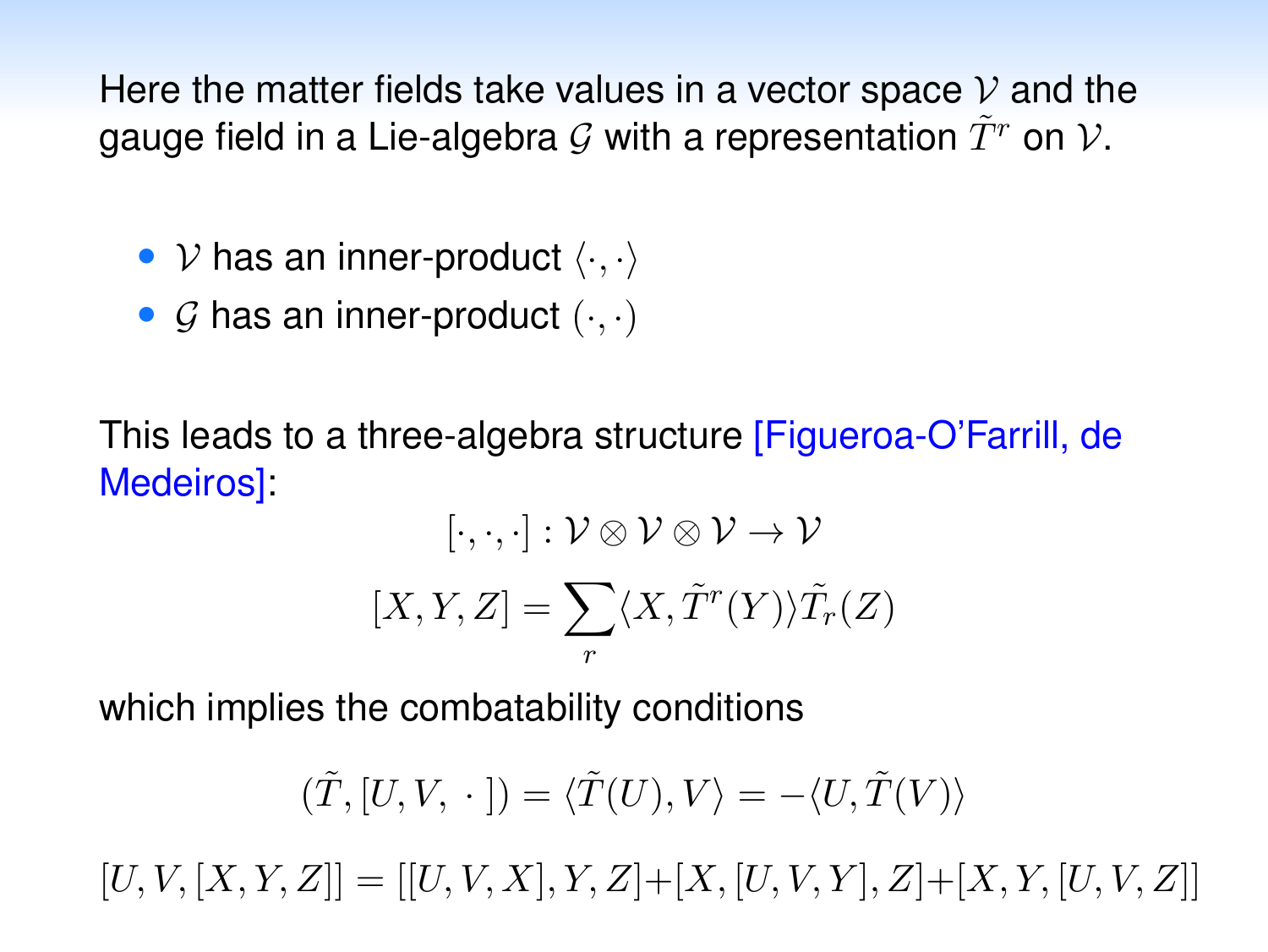In order to construct interactions we consider the (2*,* 0) system of [NL,Papageogakis] and introduce a non-dynamical vector field  $Y^{\mu}$  with scaling dimension  $-1$ 

$$
D_{\mu}Y^{\nu} = 0 \qquad [Y^{\mu}, D_{\mu}(\cdot), \cdot'] = 0 \qquad [Y^{\mu}, Y^{\nu}, \cdot] = 0
$$

Here the three-algebra is totally anti-symmetric and so we take  $V = \mathbb{R}^4$  leading to the gauge algebra  $su(2) \oplus su(2)$ .

$$
0 = D^2 X^I - \frac{i}{2} [Y^\sigma, \bar{\Psi}, \Gamma_\sigma \Gamma^I \Psi] + [Y^\sigma, X^J, [Y_\sigma, X^J, X^I]]
$$
  
\n
$$
0 = D_{[\lambda} H_{\mu\nu\rho]} + \frac{1}{4} \varepsilon_{\mu\nu\lambda\rho\sigma\tau} [Y^\sigma, X^I, D^\tau X^I] + \frac{i}{8} \varepsilon_{\mu\nu\lambda\rho\sigma\tau} [Y^\sigma, \bar{\Psi}, \Gamma^\tau \Psi]
$$
  
\n
$$
0 = \Gamma^\rho D_\rho \Psi + \Gamma_\rho \Gamma^I [Y^\rho, X^I, \Psi]
$$
  
\n
$$
0 = \tilde{F}_{\mu\nu}(\cdot) - [Y^\lambda, H_{\mu\nu\lambda}, \cdot]
$$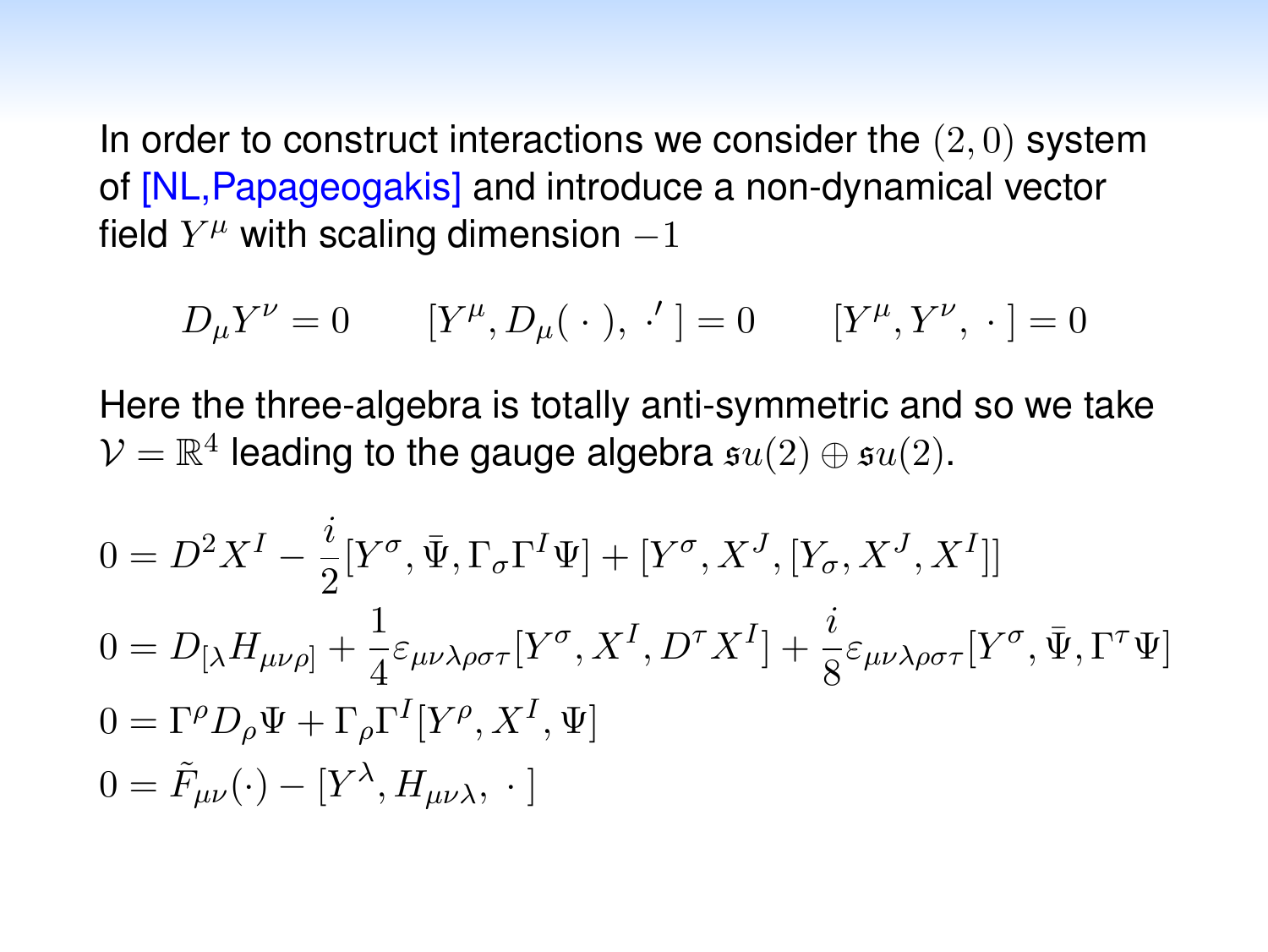Now the flatness condition on  $\tilde{F}$  is replaced by  $\tilde{F} \sim [Y, H, ]$ 

So we adjust the Lagrange multiplier term to

$$
\mathcal{L}_{\tilde{W}} = \langle H \wedge \tilde{W}(Y) \rangle + (\tilde{F} \wedge \tilde{W})
$$

where  $\tilde{W}(Y) = \frac{1}{3!}W_{\mu\nu\lambda\rho}(Y^\rho)dx^\mu\wedge dx^\nu\wedge dx^\lambda$  and make a guess

$$
S_{guess} = \int \left[ \frac{1}{4} \langle DB \wedge \star DB \rangle - \langle H \wedge (DB - \tilde{W}(Y)) \rangle + (\tilde{F} \wedge \tilde{W}) \right] - \frac{1}{2} \langle D_{\mu} X^{I} D^{\mu} X^{I} \rangle - \frac{1}{4} \langle [Y^{\mu}, X^{I}, X^{J}] [Y_{\mu}, X^{I}, X^{J}] \rangle + \frac{i}{2} \langle \bar{\Psi} \Gamma^{\mu} D_{\mu} \Psi \rangle + \frac{i}{2} \langle \bar{\Psi} \Gamma_{\mu} \Gamma^{I} [Y^{\mu}, X^{I}, \Psi] \rangle
$$

The matter terms clearly reproduce their correct equations.

This has introduced a source for *H* of the form  $\tilde{W}(Y)$ .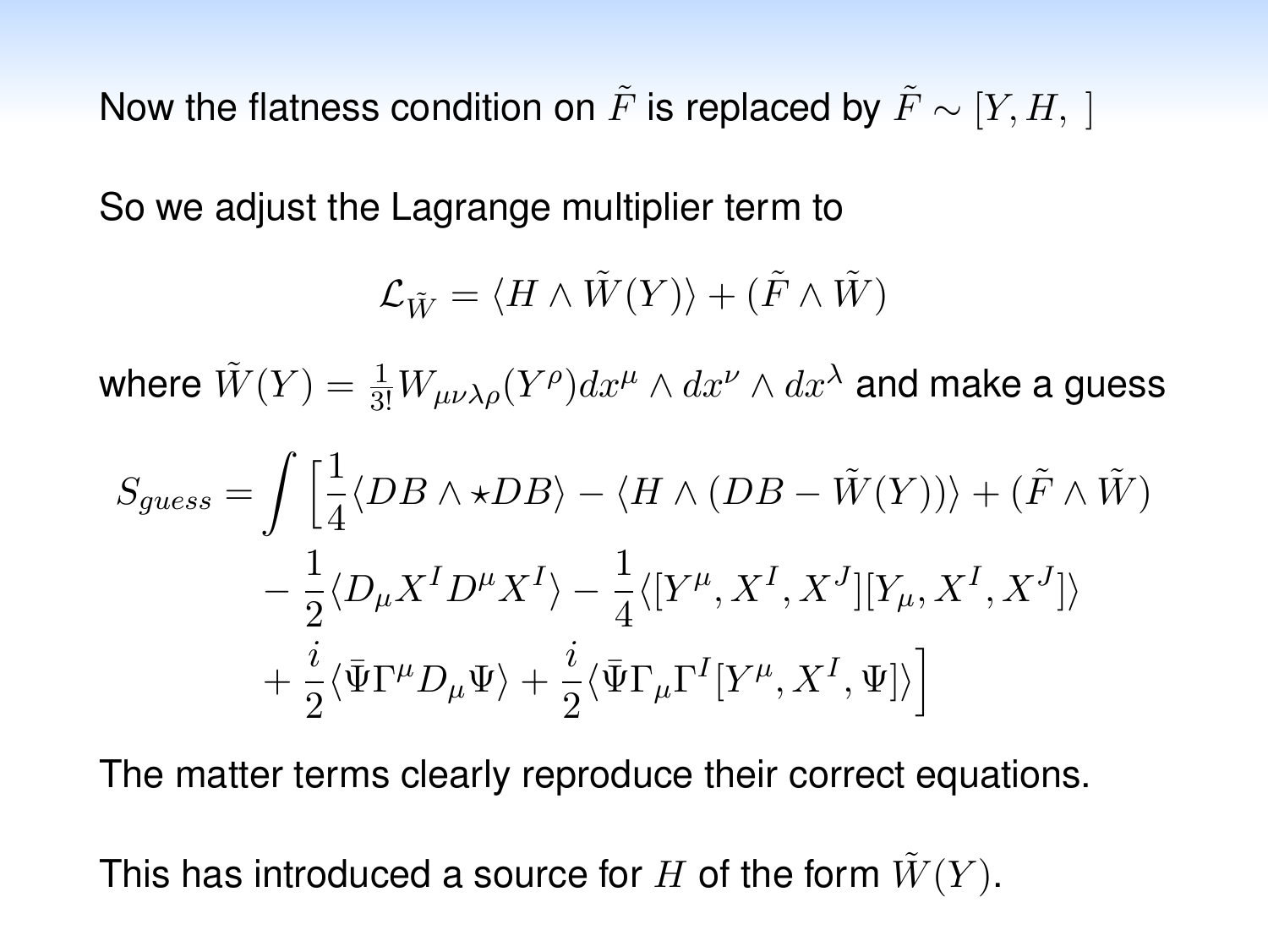Alas this isn't quite right:

- self-dual part of  $\tilde{W}(Y)$  is non-zero.
- $D^2 \sim \tilde{F} \neq 0$

After some more guess work we find [NL]

$$
S = \int \left[ \frac{1}{4} \langle \mathcal{D}B \wedge \star \mathcal{D}B \rangle + \frac{1}{6} \langle \mathcal{D}B \wedge DB \rangle + \frac{1}{4} \langle \tilde{W}(Y) \wedge \star \tilde{W}(Y) \rangle \right.- \langle H \wedge (\mathcal{D}B - \tilde{W}(Y)) \rangle - \frac{1}{2} \langle (\mathcal{D}B - \star \mathcal{D}B) \wedge \tilde{W}(Y) \rangle + (\tilde{F} \wedge \tilde{W}) - \frac{1}{2} \langle D_{\mu} X^{I} D^{\mu} X^{I} \rangle - \frac{1}{4} \langle [Y^{\mu}, X^{I}, X^{J}] [Y_{\mu}, X^{I}, X^{J}] \rangle + \frac{i}{2} \langle \bar{\Psi} \Gamma^{\mu} D_{\mu} \Psi \rangle + \frac{i}{2} \langle \bar{\Psi} \Gamma_{\mu} \Gamma^{I} [Y^{\mu}, X^{I}, \Psi] \rangle
$$

Here  $\mathcal{D}_{\mu} = \partial_{\mu} - \tilde{\mathcal{A}}_{\mu}(\cdot)$  with

$$
\tilde{\mathcal{A}}_{\mu}(\cdot) = \tilde{A}_{\mu}(\cdot) - \frac{1}{2}[B_{\mu\nu}, Y^{\nu}, \cdot]
$$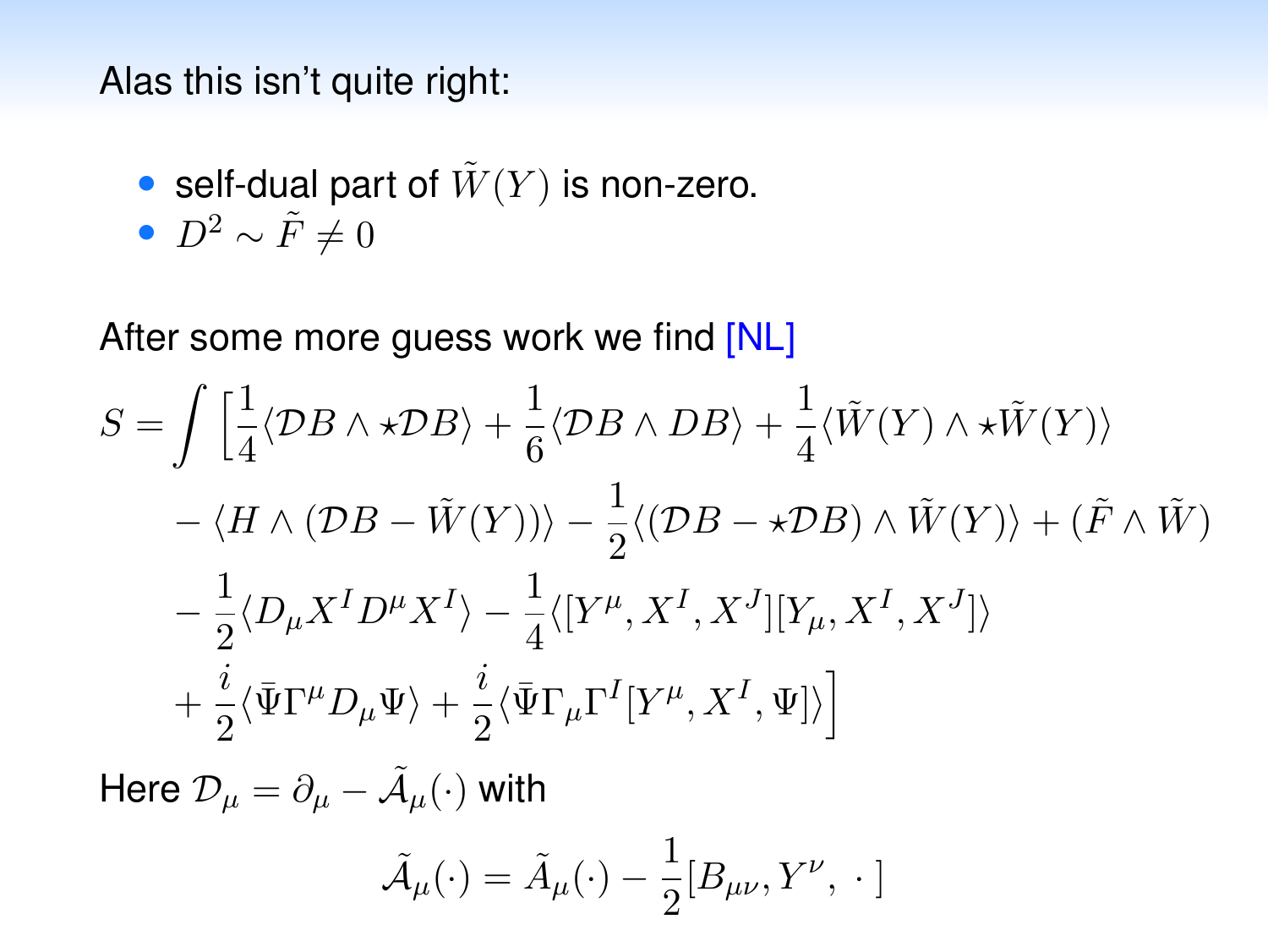This reproduces all the equations of motion of the (2*,* 0) system.

In particular *B* and  $\tilde{W}$  can be removed from the equations for the remaining fields.

It is invariant under (2*,* 0) supersymmetry:

$$
\delta X^{I} = i\bar{\epsilon}\Gamma^{I}\Psi
$$
  
\n
$$
\delta B_{\mu\nu} = -i\bar{\epsilon}\Gamma_{\mu\nu}\Psi
$$
  
\n
$$
\delta \Psi = \Gamma^{\mu}\Gamma^{I}D_{\mu}X^{I}\epsilon + \frac{1}{2\cdot 3!}H_{\mu\nu\lambda}\Gamma^{\mu\nu\lambda}\epsilon - \frac{1}{2}\Gamma_{\mu}\Gamma^{IJ}[Y^{\mu}, X^{I}, X^{J}]\epsilon
$$
  
\n
$$
\delta H_{\mu\nu\lambda} = \frac{3}{2}(1 + \star_{\eta})i\bar{\epsilon}\Gamma_{[\mu\nu}D_{\lambda]}\Psi - i\bar{\epsilon}\Gamma_{\rho}\Gamma_{\mu\nu\lambda}\Gamma^{I}[Y^{\rho}, X^{I}, \Psi]
$$
  
\n
$$
\delta \tilde{A}_{\mu}(\cdot) = i\bar{\epsilon}\Gamma_{\mu\nu}[Y^{\nu}, \Psi, \cdot]
$$
  
\n
$$
\delta \tilde{W}_{\mu\nu\lambda\rho}(\cdot) = 3i\bar{\epsilon}\Gamma_{[\mu\nu}[B_{\lambda\rho]}, \Psi, \cdot] + i\bar{\epsilon}\Gamma_{\mu\nu\lambda\rho}\Gamma^{I}[X^{I}, \Psi, \cdot]
$$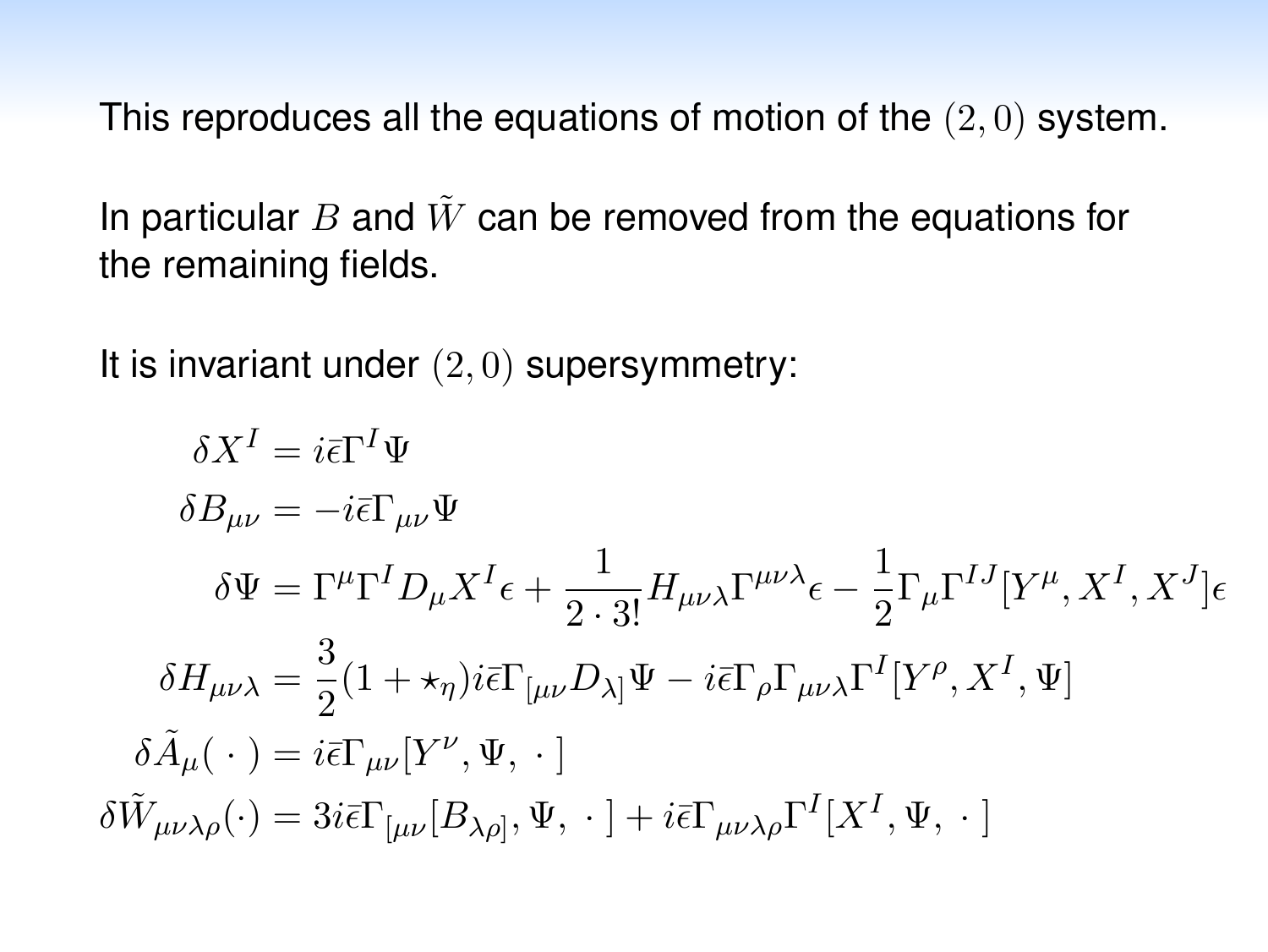Note that this is a reducible representation of supersymmetry:

$$
\mathcal{H}_{(s)} = \frac{1}{2}(\mathcal{D}B - \tilde{W}(Y)) + \frac{1}{2} \star (\mathcal{D}B - \tilde{W}(Y)) + H
$$

$$
\tilde{\mathcal{A}}_{(s)\mu}(\cdot) = \tilde{A}_{\mu}(\cdot) - [B_{\mu\nu}, Y^{\nu}, \cdot]
$$

are singlets.

The interacting part is five-dimensional:  $[Y^{\mu}D_{\mu},$ ,  $] = 0$ .

Coupling constant

$$
g^2 = R_5 \left( \frac{\langle Y_\mu, Y^\mu \rangle}{R_5^2} \right)
$$

Depending on the choice of *Y* one finds different five-dimensional theories.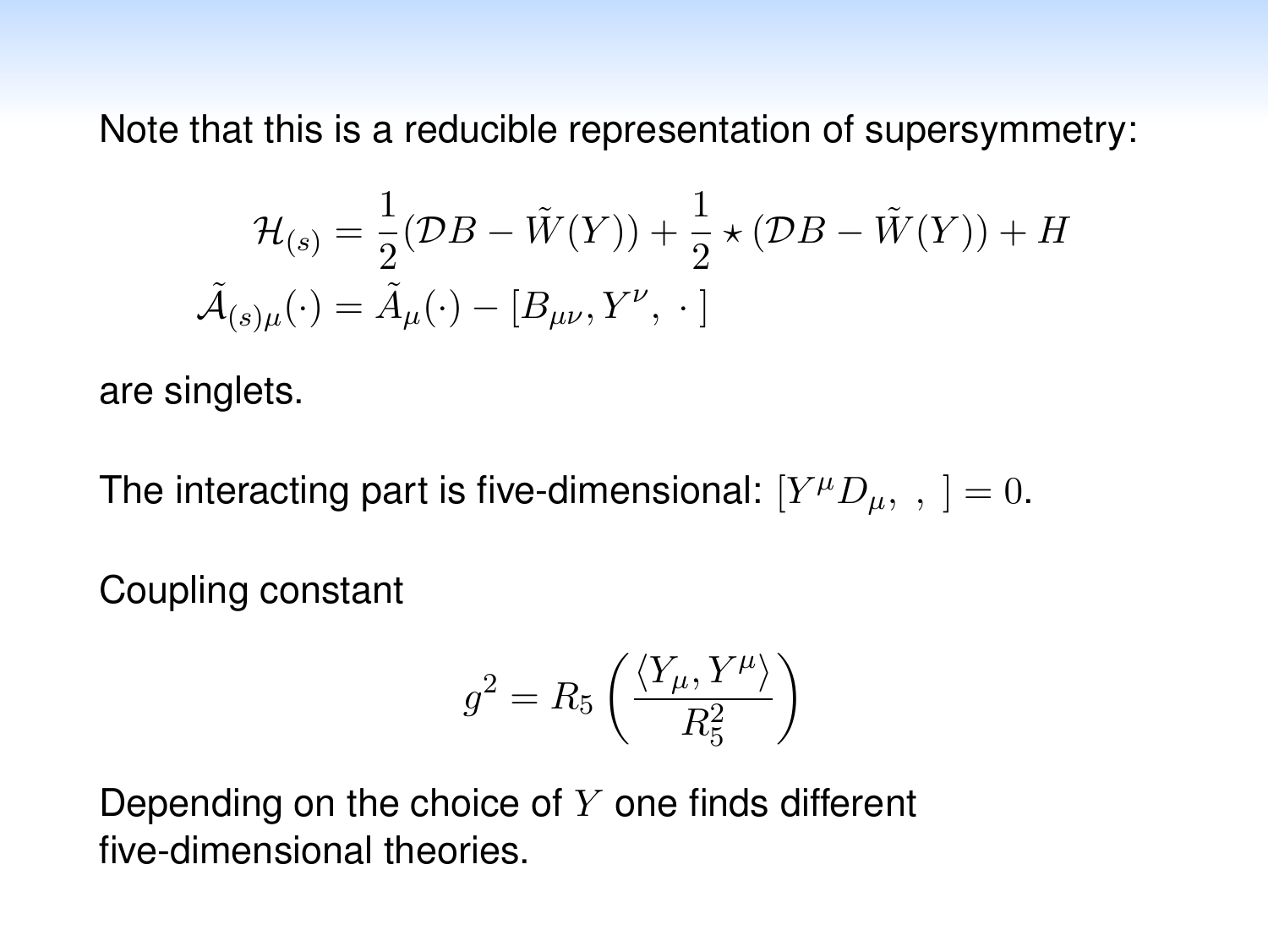- *• Y* spacelike: (4+1)-dimensional super-Yang-Mills
- *• Y* timelike: (5+0)-dimensional super-Yang-Mills
- *Y* null: novel non-Lorentzian theory  $(G = \star G)$ :

$$
S = \frac{1}{g^2} \text{tr} \int d^4 x \, dx^0 \left( \frac{1}{2} F_{0i} F_{0i} + \frac{1}{2} F_{ij} G_{ij} - \frac{1}{2} \left( D_i X^I \right) \left( D_i X^I \right) - \frac{i}{2} \bar{\Psi} \Gamma_- D_0 \Psi + \frac{i}{2} \bar{\Psi} \Gamma_i D_i \Psi + \frac{1}{2} \bar{\Psi} \Gamma_- \Gamma^I [X^I, \Psi] \right)
$$

16 supersymmetries and 8 superconformal supersymmetries [NL, Owen][NL, Mouland].

Path integral reduces to instanton QM[Mouland]

An Ω-deformed version has an *SU*(3*,* 1) symmetry, 8 supersymmetries, 16 superconformal symmetries and an *AdS*<sup>7</sup> dual [NL, Lipstein,Richmond] [NL, Lipstein,Mouland,Richmond]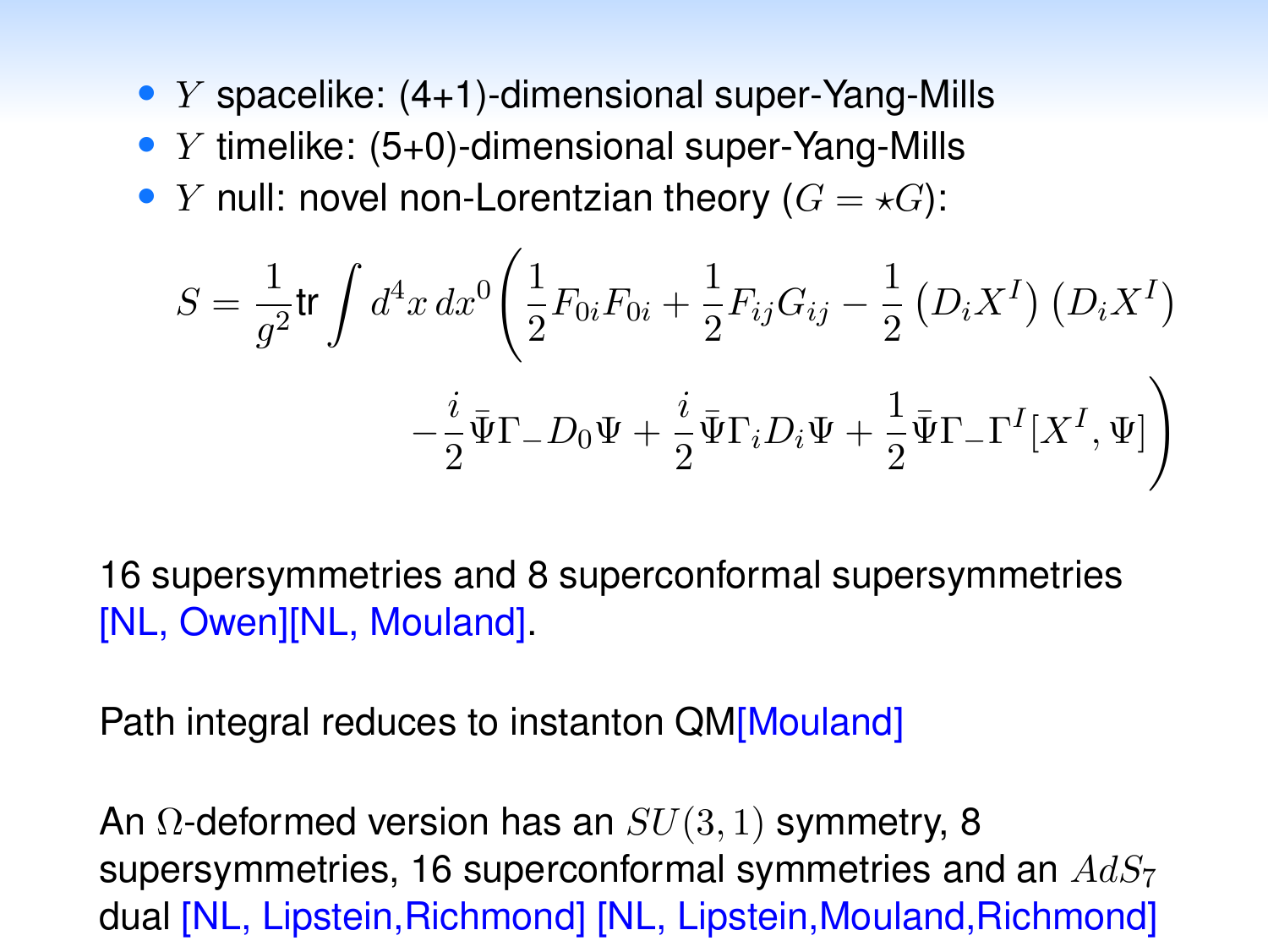# **Conclusions**

In this talk we adapted Sen's prescript for self-dual forms to the (2*,* 0) theory.

- *•* Obtained a more geometrical formulation
- *•* Obelian theory reproduces the dynamics of a single M5
- Presented an interacting non-abelian version which describes two M5-branes on an *S*<sup>1</sup>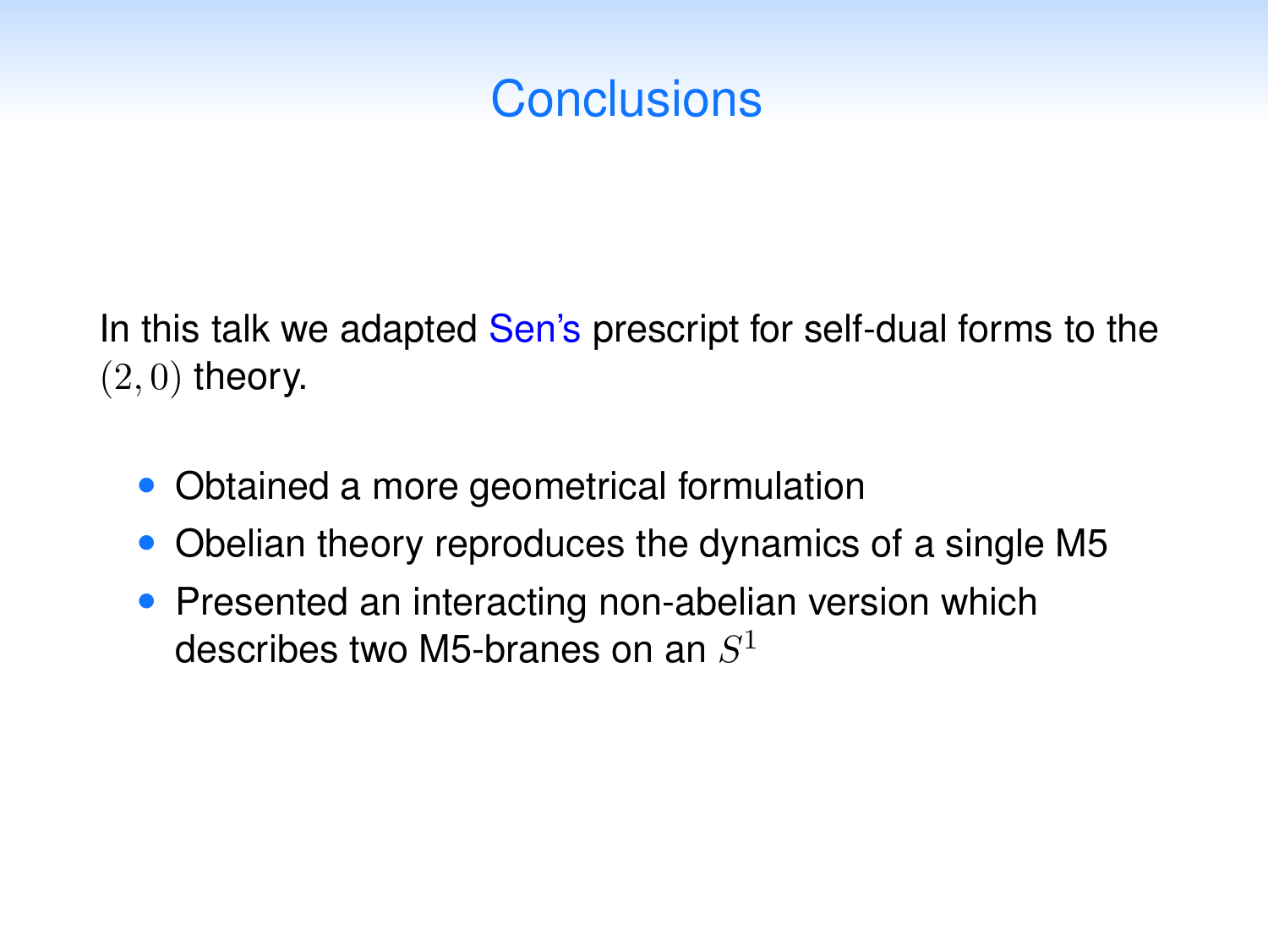# **Comments**

Interesting new geometrical structure for self-dual forms:  $\tilde{\mathcal{M}}$ . Diffeomorphisms are enabled unusually.

Extend to DBI-like M5's: Make  $H - \mathcal{M}(H)$  non-linear? [Perry,Schwarz],[Howe,Sezgin West],[Pasti,Sorokin,Tonin]

Extend to  $(1, 0)$  theories **[Sambtleben, Sezgin, Wimmer]** 

Is the appearance of a second connection  $\tilde{\mathcal{D}}_{\mu}=D_{\mu}-\frac{1}{2}[B_{\mu\nu},Y^{\nu},\;\cdot\;]$  suggestive of some 2-form structure?

Better understanding of modular anomalies *vs* diffeomorphisms?